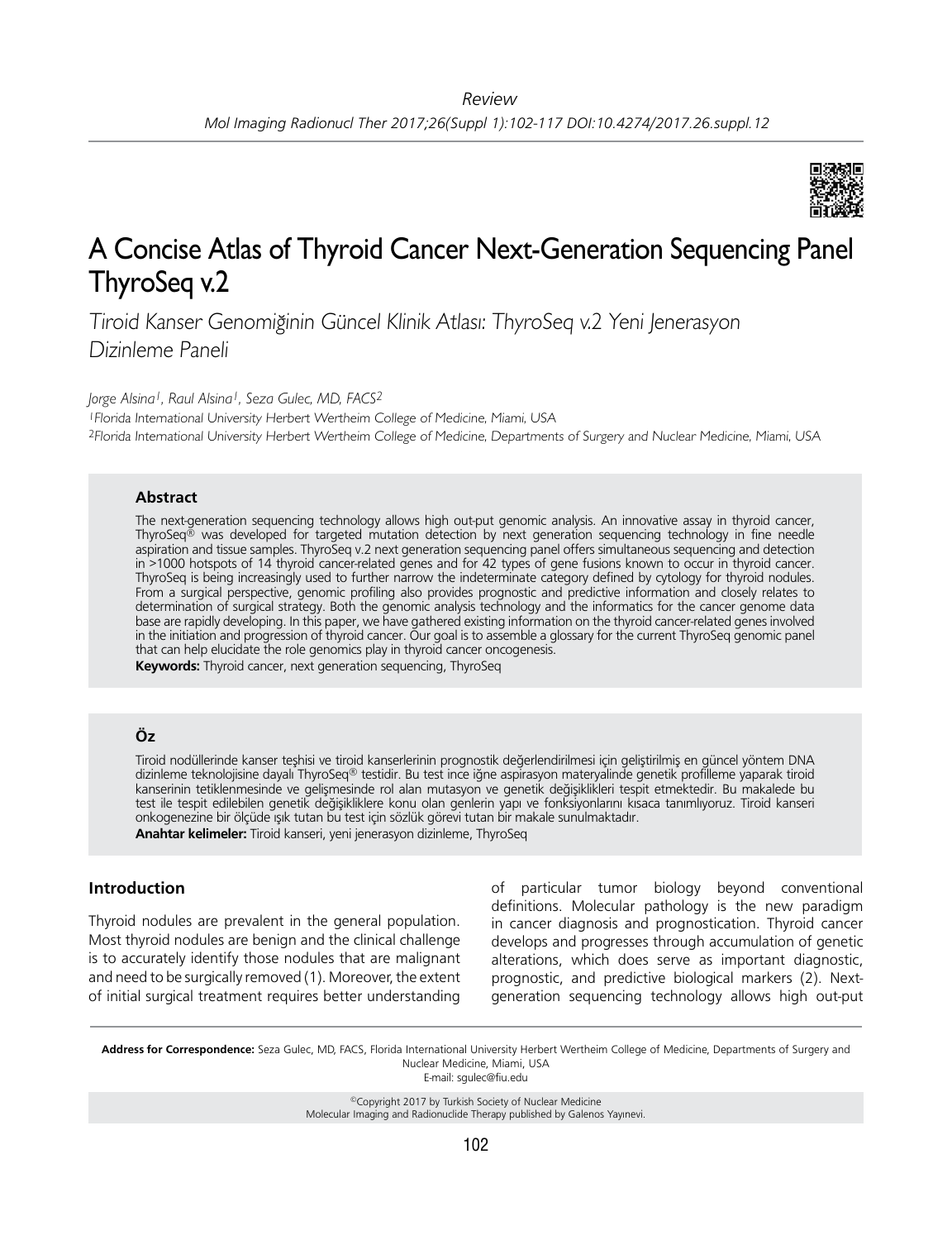genomic analysis. An innovative assay in thyroid cancer - ThyroSeq® - was developed for targeted mutation detection by next generation sequencing technology in fine needle aspiration and tissue samples. ThyroSeq v.2 next generation sequencing panel offers simultaneous sequencing and detection in >1000 hotspots of 14 thyroid cancer-related genes and for 42 types of gene fusions known to occur in thyroid cancer (3). ThyroSeq is being increasingly used to further narrow the indeterminate category defined by cytology for thyroid nodules. From a surgical perspective, understandably this provides prognostic and predictive information as it relates to determination of surgical strategy. Both the genomic analysis technology and the data collection for the cancer genome atlas are rapidly developing.

This paper reviews basic genomic information on 23 thyroid cancer-related genes involved in thyroid cancer. We have detailed information in regards to the location, and function of these genes in normal thyroid cells. We also report gathered information as to the consequences mutations to these 23 genes can have on thyroid cancer initiation and progression. Our goal is to provide a detailed glossary for ThyroSeq mutation panel.

# **Molecular Markers of ThyroSeq Next-Generation Sequencing Panel**

# *B-RAF*

The *B-RAF* gene, located on chromosome 7q34, encodes *B-RAF* serine-threonine kinase, which functions as an intracellular effector of the *RAS*/MAPK signaling cascade (Figure 1). This is one of the three isoforms of the RAF serine-threonine kinase and the predominant isoform found



#### **Figure 1.** MAPK/ERK pathway

*\*This pathway begins with a mitogenic stimulus binding to a receptor tyrosine kinase, activating it. This triggers a cascade of protein activation, beginning with RAS and culminating with ERK. Once ERK is phosphorylated, it enters the nucleus and influences transcription, increasing expression of tumor-promoting genes and decreasing expression of tumor-suppressing genes. MAPK signaling can also be stimulated by genetic alterations in proteins RET and NTRK*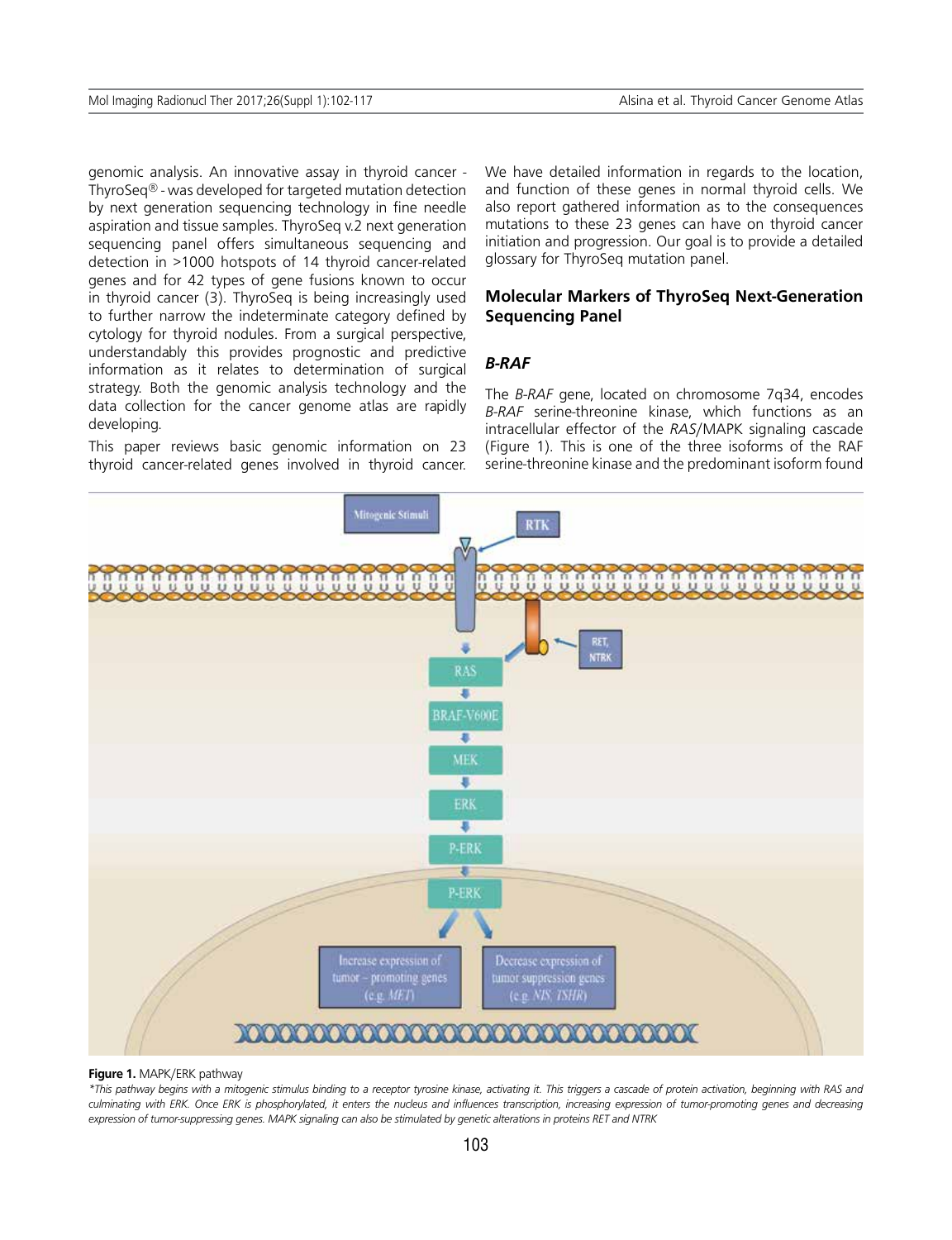in thyroid follicular cells. In wild-type forms of this gene, the *B-RAF* protein is activated through binding of a *RAS*-GTP protein complex with the *B-RAF*'s *RAS* binding domain along with simultaneous conformational changes in the protein. Once activated, the *B-RAF* protein phosphorylates the next protein in the signal cascade-MEK and ERK. The protein's function contributes to the *RAS*/MAPK pathway's role in cell proliferation, migration, and differentiation (4,5). The most common *B-RAF* mutation found in thyroid carcinomas is a point mutation at residue 600 involving a substitution from valine to glutamate (V600E). This mutation results in the constitutive activation of the *B-RAF* protein and subsequently the *RAS*/MAPK pathway. The activation of the *B-RAF* protein seems to be caused by a disruption of the hydrophobic interactions between its activation loop and the ATP binding site. In wild-type *B-RAF*, these hydrophobic interactions help maintain the protein in an inactive conformation. When disrupted, *B-RAF* remains in an active, catalytic conformation. This results in the constitutive phosphorylation of its downstream targets (4). The *B-RAF* V600E point mutation is most prevalent in papillary thyroid carcinomas (PTC)-the most common form of well differentiated thyroid carcinoma-found in 45% of PTC cases. Though it is rare in follicular variants of thyroid carcinoma, *B-RAF* is an ideal genetic marker for use in a thyroid cancer sequencing panel. It is found in all forms of thyroid carcinoma and seems to play a very important role early in tumorigenesis as a driver mutation (4,5,6).

#### *RAS*

The *RAS* genes consist of a family of highly homologous isoforms: *K-RAS*, *N-RAS*, and *H-RAS*. Located on chromosomes 12p12.1, 11p5.5, and 1p13.1 respectively, all three genes encode G-proteins located on the inner surface of the cell membrane. These proteins help convey signals from receptor tyrosine kinases (RTKs) to the pathways *RAS* regulates: *RAS*/MAPK and PI3K/AKT signaling cascades (Figure 2). Once bound to GTP, the *RAS* proteins proceed to activate the *RAS*/MAPK pathway. The *RAS*-GTP complex quickly becomes inactive as a result of the protein's innate GTPase activity (7).

Point mutations in the *RAS* gene are the most common mutations. Mutations in codons 12 and 13 lead to an increased affinity for GTP. Mutations in codon 61 lead to inactivation of the *RAS* protein's innate GTPase function. Overall, these mutations result in the constitutive activation of the *RAS* protein and thus the activation of the downstream signaling pathways it regulates, a critical step in thyroid tumorigenesis. Thyroid carcinoma has been associated with mutations in all three isoforms of the *RAS* genes, though it seems the more prevalent mutated isoform is that of *N-RAS*. However, the actual pattern of isoform frequencies in thyroid carcinoma remains unclear  $(4,7)$ .

*RAS* mutations occur with variable frequency in all types of thyroid follicular-derived tumors. *RAS* point mutations are most common in follicular thyroid carcinoma (FTC), occurring in 40-50% of tumors, as well as in poorly differentiated and anaplastic thyroid carcinoma (PDC and ATC). It is more infrequent in PTCs, occurring in about 10% of tumors. The prevalence of *RAS* mutations in thyroid carcinoma make it a viable genetic marker as well as a useful prognostic tool, given that, studies suggest it may increase the potential for malignant transformation and tumor progression (7).

# *CTNNB1*

The *CTNNB1* gene, located on chromosome 3p21, encodes a cytoplasmic protein known as β-catenin. This protein plays several important roles in the cell. It is involved in E-cadherin mediated cell to cell adhesion, found primarily in adherens junctions. It is also an intermediate in the Wnt signaling pathway. Once activated by proteins upstream in the pathway, β-catenin is able to accumulate in the cytoplasm and eventually is translocated into the nucleus. In the nucleus, the protein works with T-cell factor/ lymphoid enhancing factor (TCF/LEF) to modulate gene expression (8,9).

When β-catenin is not activated, free cytoplasmic levels are kept low through ubiquitin-proteasome degradation (Figure 3). However, point mutations in exon 3 of *CTNNB1* confer added stability to the protein and thus inhibit the degradation of β-catenin. This results in the accumulation and localization of β-catenin in the cytoplasm and nucleus of the cell and the constitutive activation of its targeted genes (ex: Cyclin D1, C-MYC, C-JUN) (8,10,11).

Mutations in *CTNNB1* are most commonly found in PDC and ATC but not in well differentiated forms. It is typically described as a late event in thyroid cancer progression, but dysregulation of β-catenin has been shown to contribute to tumor proliferation (10,11).

*CTNNB1* can serve as a useful marker for PDC and ATC. Its involvement in the Wnt pathway contributes to its viability as a marker, given this pathway is constitutively active in 50% of PDC and ATC and it is involved in the dedifferentiation process of thyroid carcinoma (Figure 4) (10). This gene is thus a useful diagnostic marker as well as prognostic tool to determine the progression of the cancer and its propensity to spread.

# *NTRK1*

The *NTRK1* gene, which is located on chromosome 1q21- 22, encodes the neurotrophic RTK-1, also known as TrkA. It is a high affinity receptor for nerve growth factor-β (NFG-β) that provides instructions for the growth and development of nerve cells. It also induces the proliferation of a number of cell types, such as lymphocytes and keratinocytes. Once it is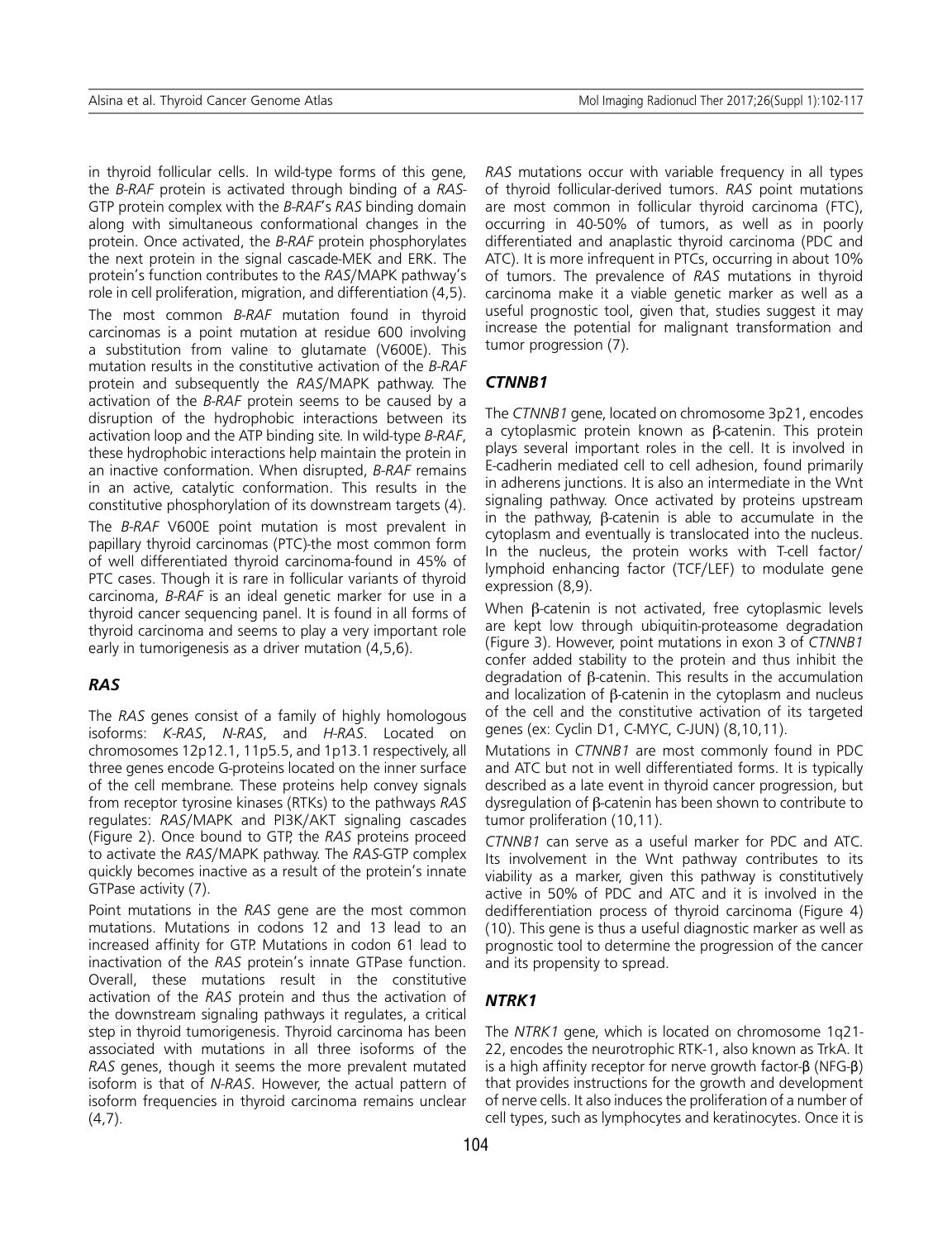bound to NFG-β, *NTRK1* dimerizes and autophosphorylates its five tyrosine residues, which then act as binding sites for several target proteins such as *RAS* and PI3K. By activating these proteins, *NTRK1* subsequently activates the *RAS*/ MAPK and PI3K/AKT signaling cascades, thus mediating NGF effects on the proliferation and differentiation of cells (12,13).

Mutations in the *NTRK1* gene are frequently found in PTC. These mutations involve chromosomal rearrangements between *NTRK1* and at least three other identified genes: TPM3, TPR, and TFG. The chimeric oncogenes that are formed (TRK oncogenes) encode constitutively active RTKs. It remains active due to the fact that its kinase domain and the tyrosine binding sites are preserved in the chimeric oncogene. The only portion that is lost is a portion of its extracellular domain. It seems that the extracellular domain may contain important regulatory elements. This provides constant activation of the protein signals for cell proliferation, contributing to PTC (12,13).

About 60% of PTC carry chimeric oncogenes created through chromosomal rearrangement. Though *RET* rearrangement and not *NTRK1* is the most prevalent chimeric oncogene detected in PTC, thyroid epithelium seems to have a propensity for chromosomal rearrangements. That fact, along with *NTRK1* association with pathways implicated in thyroid carcinoma (*RAS*/ MAPK and PI3K/AKT) make this gene a viable marker for diagnostic and prognostic purposes. Nevertheless, further investigation is necessary to better understand its role in thyroid carcinogenesis (13,14).



#### **Figure 2.** PI3K/*AKT* pathway

*\*The pathway begins with an extracellular stimuli activating a receptor tyrosine kinase, triggering the activation of RAS followed by PI3K. Activated PI3K catalyzes the conversion of phosphatidylinositol (4,5)-bisphosphate (PIP2) to phosphatidylinositol (3,4,5)-trisphosphate (PIP3), a step that is regulated by PTEN. PIP3 activates the 3-phosphoinositidedependent protein kinase 1, which targets and phosphorylates AKT. Phosphorylated AKT then enters the nucleus, where it increases the expression of tumor-promoting genes. Activated AKT also produces changes in the cytoplasm by activating mTOR and thus promoting translation. AKT can also phosphorylate glycogen synthase kinase 3-β (GSK3-β), inactivating the protein. GSK3-8 inhibition results in a concomitant stimulation of β-catenin, allowing it to enter the nucleus and increase expression of tumor-promoting genes*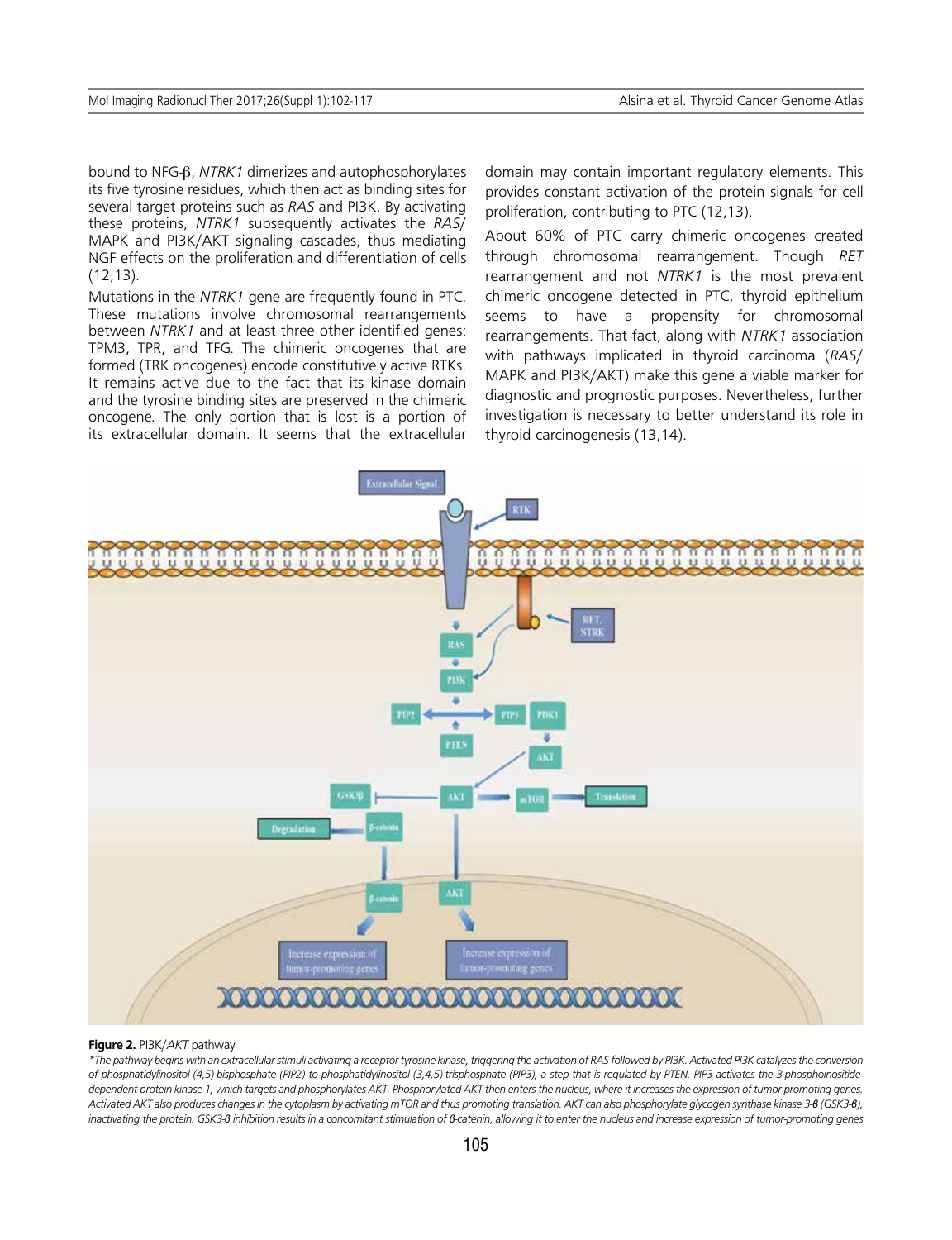## *NTRK3*

Another member of the neurotrophic tyrosine receptor kinase family, *NTRK3* encodes a RTK with a high affinity for its ligand neurotrophin-3. The gene is located on chromosome 15q25. Once bound, *NTRK3* autophosphorylates and proceeds to phosphorylate target proteins primarily involved in the *RAS*/MAPK and PI3K/AKT signaling pathways. Primarily expressed in the central nervous system, *NTRK3* is involved in cell proliferation and differentiation as well as neuronal cell processes (14,15).

The mutation of *NTRK3* observed in thyroid carcinomas is a chromosomal rearrangement involving ETV6, a gene encoding a transcription factor from the ETS transcription factor family. This particular oncogenic fusion involves the fusion of exons 1-4, the SAM domain, of ETV6 and exons 12-18, the tyrosine kinase domain, of *NTRK3*. This results in the constitutive activation of the RTK. It is this constant activation that contributes to thyroid carcinogenesis (15,16).

Chromosomal rearrangements of the NTRK genes are uncommon in sporadic PTC, only occurring in about 2% of cases. However, there is higher prevalence of these chimeric oncogenes in pediatric and radiation-related PTC, with the majority of ETV6-*NTRK3* fusions demonstrating the follicular variant of PTC. Mutations resulting in *RAS*/ MAPK activation in radiation-related PTC tend to differ from those found in sporadic PTC as there tends to be more chromosomal rearrangements than point mutations (15,16).

# *RET*

The *RET* gene is a proto-oncogene that is highly expressed in parafollicular C-cells. Located on chromosome 10q11.2, this gene encodes a RTK that is involved in the *RAS*/MAPK



#### **Figure 3.** *CTNNB1*/*TERT* signaling

*\*Dysregulation of telomerase is an almost universal feature of cancer, either through genetic amplification of the gene's own locus or through crosstalk activity with other signaling pathways. In this pathway mutations to the promoter site of TERT (C228T and C250T) increase the transcription of TERT through the creation of consensus binding sites for ETS transcription factors. Constitutive action of the MAPK pathway due to B-RAF or RAS mutations leads to upregulation of TERT from ETS transcription binding activity. TERT also possess a role as a transcriptional modulator of the Wnt-β-catenin signaling pathway. Wnt stimulation at the plasma membrane leads to increased levels of β-catenin*  in the cytoplasm, and translocation to the nucleus. In the nucleus *β*-catenin forms a complex with TERT and the Wnt transcription factor BRG1. Once formed this complex binds *to the promoters of Wnt target genes regulating the expression of these oncogenes*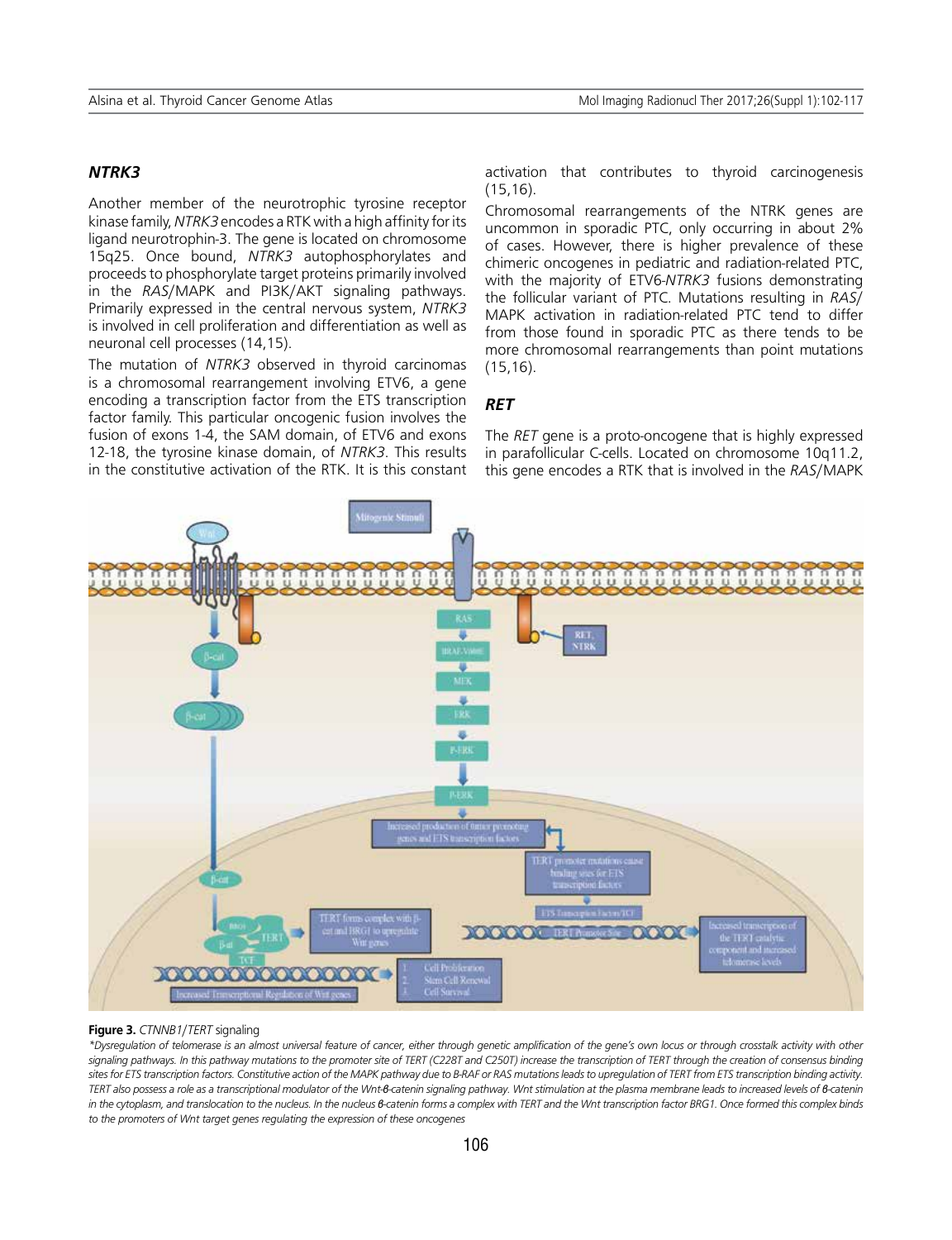signaling pathway. The *RET* protein responds to signals from the cell's environment and then proceeds to activate itself through autophosphorylation. Once activated, the *RET* protein elicits changes within the cell often involving cell proliferation and development (4,17).

Chromosomal rearrangements involving *RET* represents one of the most common causes of PTC. At least 11 rearrangement variants have been isolated but the most common translocations are *RET*/PTC1 and *RET*/PTC3. The aforementioned rearrangements are intrachromosomal paracentric inversions and account for the vast majority of variants found in PTC. These rearrangements result in a constitutively active *RET* protein, leading to activation of the *RAS*/MAPK pathway and driving thyroid carcinogenesis (17,18).

The *RET*/PTC1 rearrangement involves interaction between *RET* and the *H4* gene. This particular rearrangement is the dominant type in sporadic PTCs. The *RET*/PTC3 rearrangement involves interaction between *RET* and the *ELE1* gene. This particular rearrangement is the dominant type in radiation-related PTCs, which tend to be more aggressive and exhibit a higher frequency of chromosomal rearrangements (4,17).

#### *AKT1*

*AKT1* codes for the *AKT1* kinase, one member of a family of homologous isoforms. Located on chromosome 14q32.322, *AKT1* kinase helps regulate cell growth and survival as well as the process of apoptosis, mainly through interaction with signaling pathways like PI3K/AKT. The protein contains a pleckstrin homology domain, making it a target for phospholipids generated by PI3K activity. Once activated through phosphorylation, *AKT1* binds to chaperone proteins and proceeds to phosphorylate its downstream effectors. Through this pathway, activated *AKT1* is able to inhibit apoptosis and induce cell growth in thyroid cells (19).

Activation of *AKT1* is known to promote thyroid tumorigenesis in Cowden's syndrome (CS). It is the overexpression and overactivation of *AKT1*, rather than mutation of the *AKT1* gene, that contributes to the pathogenesis of sporadic thyroid cancers, particularly in follicular thyroid cancers (FTC). In FTCs, activation of *AKT1* kinase and the localization of the protein in the nucleus promotes the PI3K/AKT pathway, contributing to tumor invasion and metastasis. It seems that overexpression of *AKT1* is capable of promoting cell



#### **Figure 4.** Thyroid hormone signaling

*\*Follicular cells contain thyroid stimulating hormone receptors (TSHR). Once bound to the hormone TSH, this G-protein coupled receptor generates the second messenger cyclic AMP. This second messenger activates protein kinases that trigger signal cascades responsible for thyroid cell proliferation and function. TSH stimulation of TSHR also*  leads to iodide transport into the cell via the sodium iodide symporter. This iodide is oxidized and then bound to tyrosine residues on thyroglobulin (TG), a process catalyzed by *thyroperoxidase. This primed form of TG can then be cleaved through proteolysis in the cell to generate the thyroid hormones T3 and T4*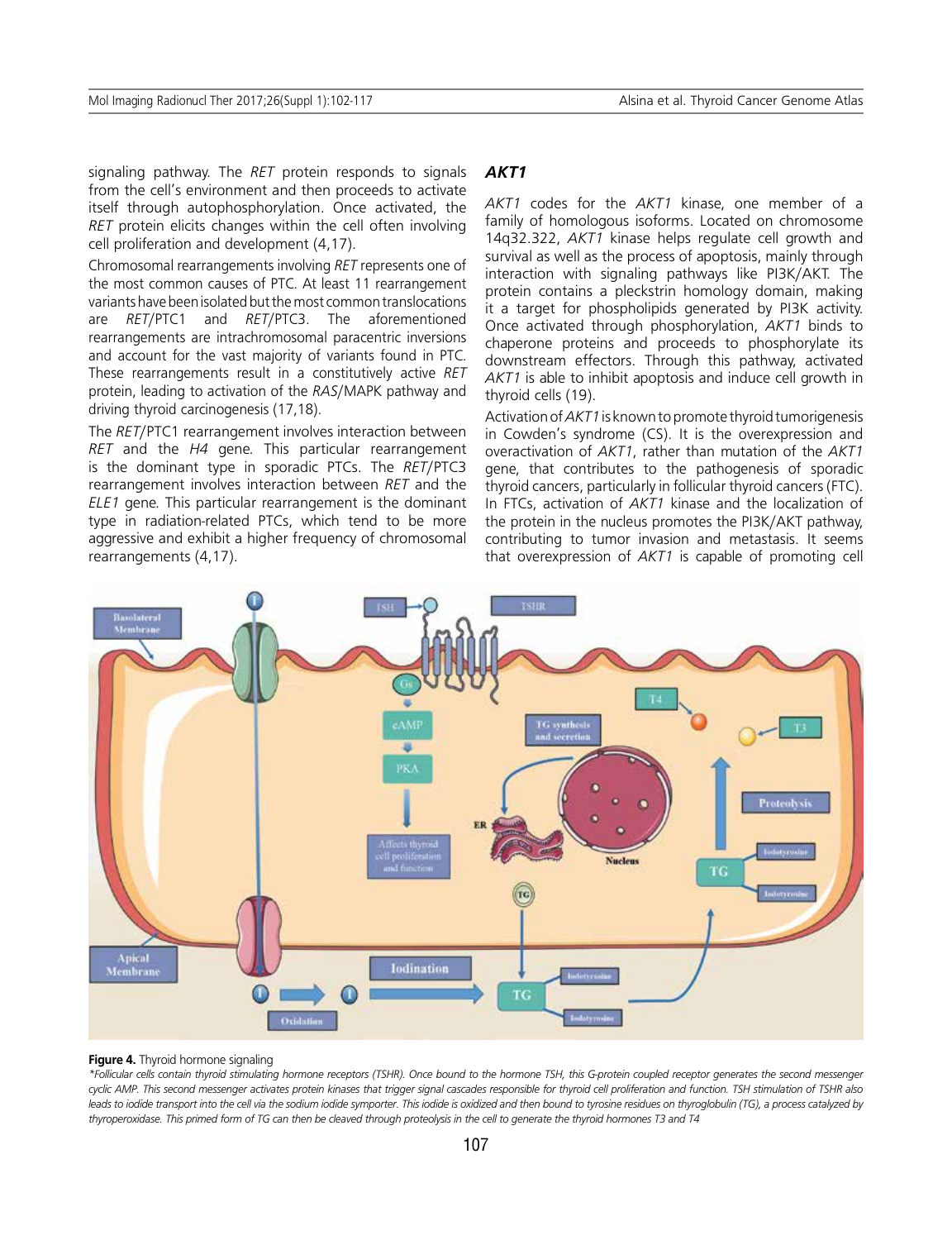proliferation, sensitization to TSH, and inhibiting apoptosis, but it is not sufficient to transform thyroid cells by itself (19,20).

This alteration in *AKT1* occurs in about 15% of metastatic thyroid cancers, while also occurring in small fractions of ATCs and FTCs. Studies have shown that there is an association between *AKT1* activation and tumor aggressiveness. This association with metastasis in thyroid carcinoma was found in both PTC and FTC. However, the aggressiveness seen is likely attributed to a combination of genetic alterations rather than solely on dysregulation of *AKT1* activity (19,20,21).

## *TERT*

The *TERT* gene, located on chromosome 5p15.33, encodes the protein telomerase reverse transcriptase. It is the catalytic subunit of the telomerase enzyme and determines telomerase activity. The *TERT* subunit associates with a RNA component TERC as well as additional components to form the telomerase enzyme. Telomerase serves an important role in synthesizing and maintaining telomeres, which helps prolong the life of cells in the body. When telomeres become too short, apoptosis is triggered in the cell. As a result, telomerase activity is highly regulated and expressed at very low levels in most tissues in the body (22).

Dysregulation of telomerase is an almost universal feature of cancer, with over 90% exhibiting overexpression of the enzyme. This imparts cancer cells with an infinite capability to divide. The up-regulation of *TERT* that is seen could be the result of epigenetic deregulation or genetic amplification of the gene's locus (Figure 3). Other factors contributing to the dysregulation of *TERT* expression involve changes in transcription factors that target the *TERT* gene. Such factors include *TP53* and the ETS transcription factors. Both are disrupted in thyroid carcinoma as *TP53* is often mutated and ETS transcription factors are stimulated by several oncogenes including *RAS*. These associations indicate a relationship between an up-regulation of *TERT* expression and the transformation of thyroid cells. One recently discovered mechanism has been mutations in the *TERT* promoter, the most important regulatory element of telomerase activity (22,23).

These promoter mutations, C228T and C250T, seem to increase the transcription of *TERT*, likely through the creation of consensus binding sites for ETS transcription factors. Promoter mutation C228T is the most common one found in thyroid carcinoma with no overlaps reported in the mutations. There seems to be a higher prevalence of *TERT* promoter mutations in more advanced forms of thyroid carcinoma like ATC. Studies have shown a strong association between *TERT* promoter mutations and *B-RAF* or *RAS* mutations as well. The evidence uncovered so far shows that mutations in the *TERT* promoter seems to represent a late stage genetic event in tumorigenesis as well as an indicator of aggressiveness given its prevalence in ATC (24,25).

# *GNAS*

The *GNAS* gene provides instructions for the stimulatory α-subunit of heterotrimeric G protein complexes. The gene is located on chromosome 20q13.3. This subunit stimulates the activity of adenylate cyclase and controls the production of several hormones that help regulate the activity of the endocrine glands such as the thyroid gland. Mutations in *GNAS* are often detected at codons 201 and 227. These mutations result in the constitutive activation by impairing GTP hydrolysis. This in turn results in the constitutive activation of the cyclic AMP (cAMP) cascade. The increase in cAMP levels results in thyroid cell proliferation and increased thyroid hormone production. Despite this disruption in function, these mutations are almost never malignant (20,26).

Activating mutations of *GNAS* has been shown to overactivate thyroid stimulating hormone receptor (*TSHR*) signaling. This often leads to benign, hyperfunctional follicular thyroid adenomas (FTAs). Mutation of *GNAS* is also the main cause for autonomously functioning thyroid nodules. Studies show that mutations in *GNAS* resulting in overactivation of the G protein alpha subunit leads to a hyperfunctioning thyroid. Serving as a potential marker for benign thyroid nodules, *GNAS* does not seem to serve as a driver of thyroid carcinogenesis. However, it seems likely that this disruption in thyroid function in conjunction with other genetic alterations plays a role in thyroid carcinoma (26).

## *PIK3CA*

*PIK3CA*, phosphatidylinositol-4,5-bisphosphate 3-kinase catalytic subunit alpha, is a gene located on chromosome 3q26.3. It encodes the p110 alpha subunit of the PI3K kinase. This particular subunit is the catalytic subunit and is responsible for the kinase function of the protein. PI3K plays a very important role in the PI3K/AKT signaling pathway, one of the major pathways implicated in thyroid carcinoma. As part of this signaling pathway, PI3K helps regulate cell proliferation, motility, adhesion, and cell cycle progression. The pathway begins with signals transmitted from the environment to the inside of the cell through RTKs. These RTKs then engage PI3K, recruiting the protein to the cell membrane and generating phosphatidylinositol-3,4,5-triphosphate (PIP3). PIP3 acts as a second messenger, recruiting protein kinases phosphoinositide-dependent protein kinase 1 (PDK1) and AKT to the membrane. Once activated via phosphorylation, these kinases target their downstream effectors, producing concomitant changes to cell growth and differentiation. This pathway is regulated by the *PTEN* lipid phosphatase, which dephosphorylates PIP3 and thus shuts off the PI3K/AKT pathway (27).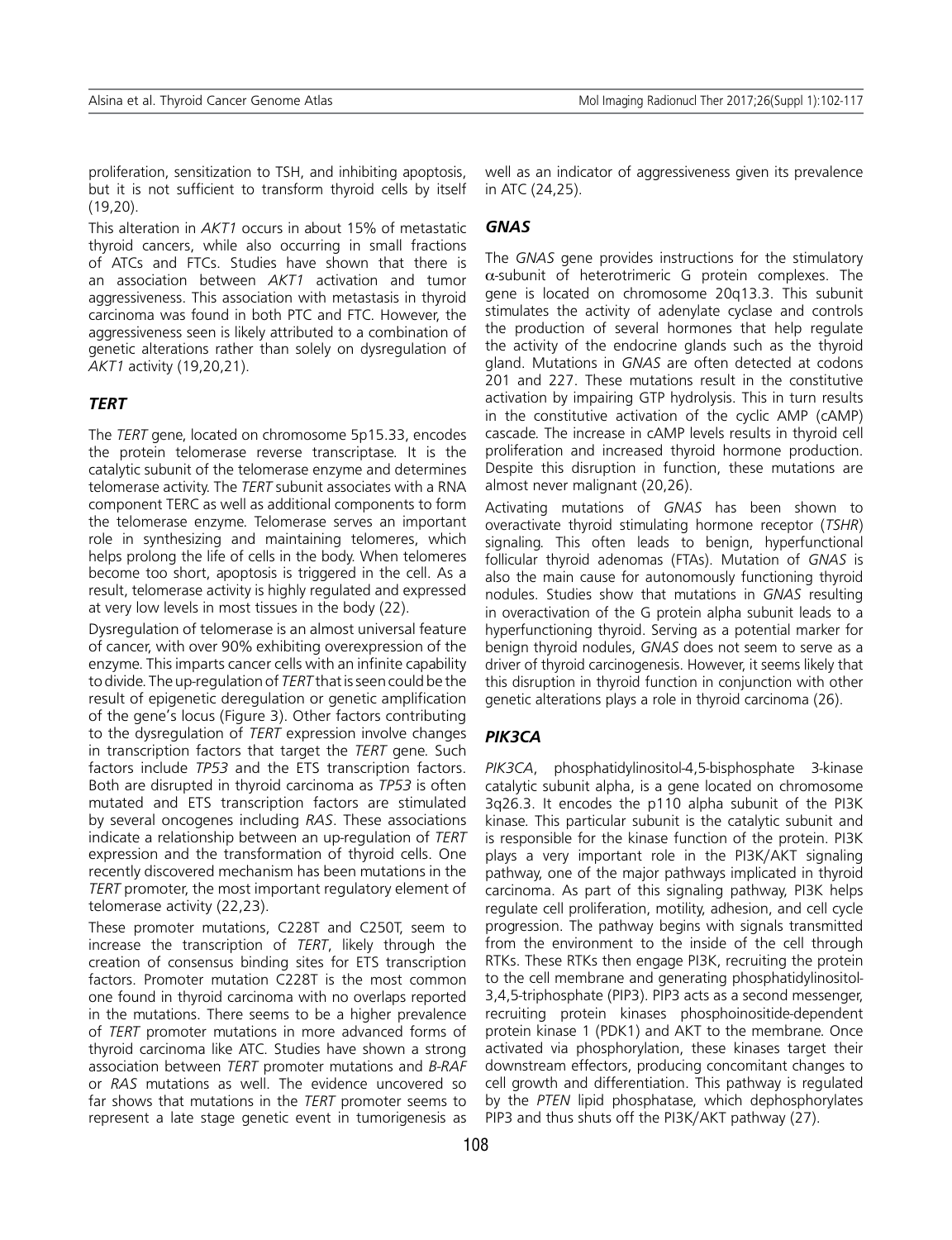The PI3K pathway is frequently activated in thyroid carcinoma and studies have reported the overexpression of *PIK3CA* in FTC and ATC. The most common *PIK3CA* mutations observed with oncogenic effects tend to cluster around exons 9 and 20. These mainly somatic mutations result in the constitutive activation of PI3K. Consequently, this leads to overactivation of the PI3K/AKT pathway and thyroid tumorigenesis. Genetic alterations have been found in all differentiated stages of thyroid carcinoma. However, it seems to be the most frequent in ATC, occurring in about 24% of ATC cases. Given the occurrence of *PIK3CA* mutations in all stages of thyroid carcinoma, it supports the implication of the PI3K/AKT signaling pathway in both the initiation and progressive dedifferentiation of the disease (27,28,29).

#### *PTEN*

*PTEN*, phosphatase and tensin homolog, encodes a phosphatase enzyme found in almost all tissues in the body. Located on chromosome 10q23.3, *PTEN* plays an important role in the PI3K/AKT pathway. Once activated via phosphorylation, *PTEN* works to terminate the signaling pathway through its phosphatase activity. It converts PIP3 into PIP2and shuts off the PI3K/AKT pathway and reduces the recruitment of kinases PDK1 and AKT. As a result, this protein helps regulate cell proliferation and differentiation (28,29).

A tumor suppressor gene, *PTEN* is found mutated frequently in thyroid tumors. Point mutations, deletions, and promoter methylation in *PTEN* have been reported in thyroid carcinoma, particularly undifferentiated ones like ATC. Overall, studies have shown that *PTEN* inactivation is a critical step in thyroid tumor progression. This is evident in the fact that *PTEN* is downregulated or absent in highly malignant thyroid carcinoma like ATC, though mutations have been found in more differentiated forms. *PTEN* downregulation has been reported in about 37% of FTCs. Ultimately, this inactivation results in the overactivation of the PI3K/AKT signaling pathway, resulting in rampant cell proliferation (28,29,30).

*PTEN* mutations tend to be most frequent in ATC, with an occurrence in about 15% of cases. Germline mutations of *PTEN* is also a leading cause of CS, a disorder that can result in benign and malignant tumors. Individuals with CS have a 10% risk of developing thyroid cancer. This association between CS and *PTEN* further supports its role in thyroid tumorigenesis (27,29,30,31).

# *TSHR*

The *TSHR* gene, located on chromosome 14q31, encodes the *TSHR*. This G protein-coupled receptor spans the membrane of follicular cells in the thyroid. Once activated by thyroid stimulating hormone (TSH), *TSHR* produces corresponding effects in the cell via second messengers like cAMP. This intracellular signaling plays an important role in thyroid cell proliferation and maintenance of thyroid function (Figure 4). Deregulation of *TSHR* seems to play an important role in thyroid carcinogenesis (20).

Studies have shown an association between high levels of TSH and the development of thyroid nodules. The overactivation of *TSHR*, whether through activating mutations in *TSHR* or *GNAS*, has also been shown to lead to hyperfunctional FTA. However, these tumors are rarely malignant, suggesting that *TSHR* could serve a dichotomous role - protecting against malignancy of thyroid tissue but also promoting carcinogenesis likely when activated by other oncogenic alterations. Mouse models have shown that *TSHR* is required for thyroid carcinogenesis. It is still uncertain whether this supports *TSHR*'s role in the initiation of thyroid carcinoma or it is simply due to the *TSHR*-dependent generation of thyroid cells from which carcinogenesis initiates (20,32,33).

Epigenetics has shown to play an integral part in the role of *TSHR* in thyroid carcinoma. Hypermethylation of the *TSHR* promoter has been frequently found in thyroid carcinoma, while it is unmethylated in normal and benign thyroid tumors. This epigenetic silencing is most prevalent in PTC, with a frequency of 34-59%. Epigenetic silencing via hypermethylation is also prevalent in more undifferentiated forms of thyroid carcinoma. Studies have also shown a strong association with *B-RAF* mutations in PTC. This relationship supports the theory that *TSHR* silencing is a secondary genetic event in thyroid carcinogenesis and not essential for the initiation of thyroid carcinoma (32,33).

The silencing of *TSHR* not only contributes to the development of thyroid carcinoma, but it desensitizes the thyroid tumors to radioiodine therapy through its interaction with sodium iodide symporter (NIS) in iodide uptake. The suppression of *TSHR* hinders the cancer cells' ability to concentrate iodine. Though no silencing mutations have been found thus far, it seems that methylation of *TSHR* serves as a marker for thyroid malignancy (33).

#### *TG*

The *TG* gene located on chromosome 8q24, encodes the prohormone *TG*. This protein, found in thyroid follicular cells, acts as a precursor for the thyroid hormones, serving as the matrix from which they are produced. It acts as a protein storehouse and when the thyroid hormones are needed, *TG* is altered and broken down to release the needed hormones. Tyrosine residues on the *TG* protein are iodinated, priming the protein for modification into the thyroid hormones T3 and T4 (Figure 4). The synthesis of *TG* is regulated by TSH, with TSH serving to stimulate production (34).

Mutations in *TG* have been reported in thyroid carcinoma. They tend to be more frequently found in differentiated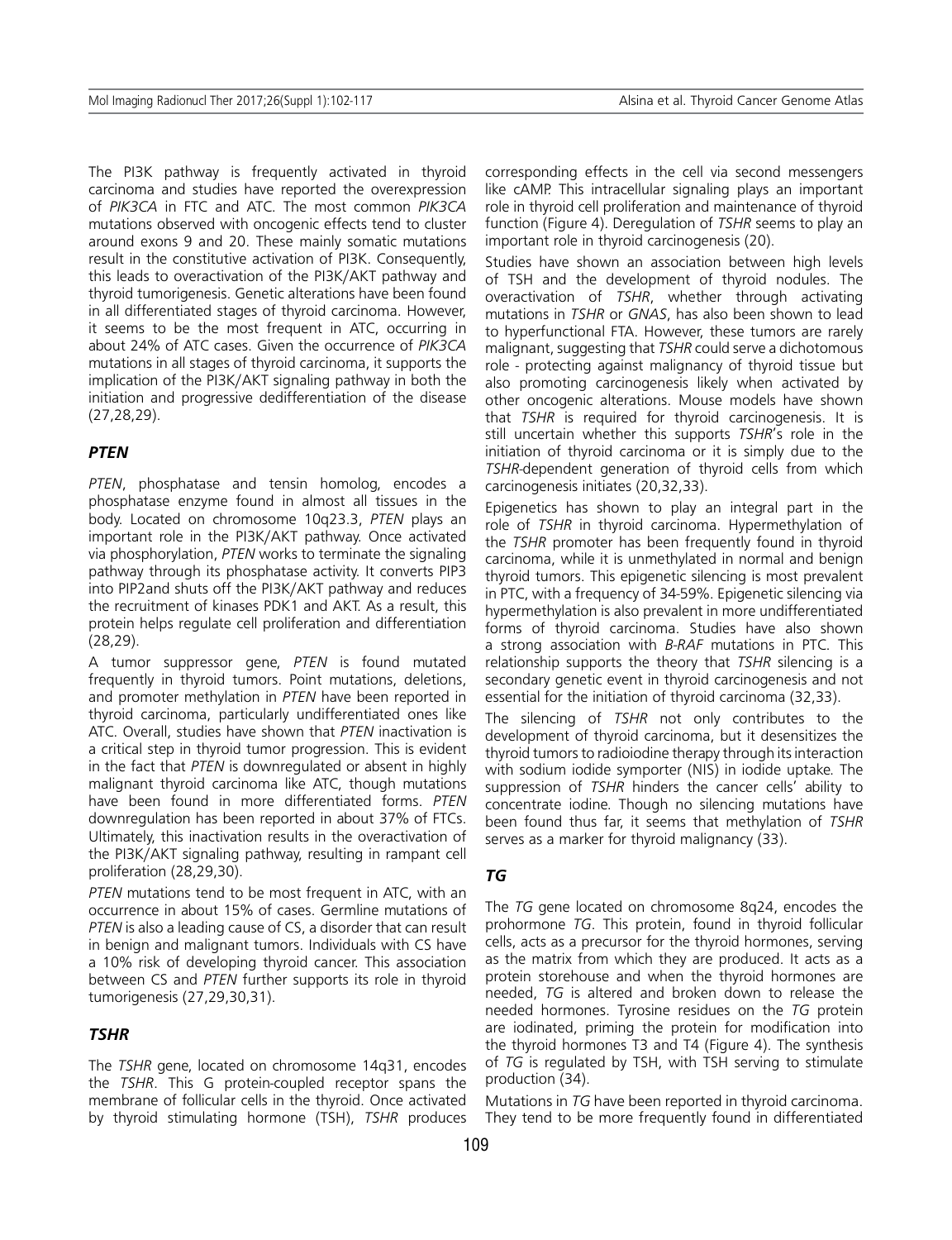thyroid carcinomas, like PTC. The majority of PTCs with a mutation in *TG* tend to also carry a mutation in one of the genes in the MAPK signaling pathway. Though rarely mutated, *TG* does seem to contribute to the malignancy of the cancer. As the cancer dedifferentiates, the expression of *TG* seems to decrease, with it becoming absent in ATC. These genetic changes do not seem to be sufficient to initiate thyroid carcinogenesis, but the hormonal imbalance produced seems to aid in its progression (34,35).

Changes in *TG* are more commonly associated with dyshormonogenesis, occurring with a frequency of 25%. Individuals with the disorder tend to develop goiters, often due to chronic stimulation by TSH. Studies have shown that individuals with these dyshormonogenic goiters and *TG* mutations have an increased risk of developing aggressive forms of thyroid carcinoma.

*TG* also serves as a tool for monitoring thyroid cancer recurrence and metastasis after treatment and thyroidectomy. Serum *TG* levels are carefully monitored and upon stimulation by TSH, if levels rise too high it serves as a strong indicator of metastases. Such an association helps support the role of *TG* dysregulation in the development of thyroid carcinoma (35,36,37,38).

## *PAX8/PPARγ*

A chromosomal rearrangement found in thyroid carcinoma is that between the genes *PAX8* and *PPARγ*, *PAX8* encodes a transcription factor that is essential for normal thyroid development. The *PPARγ* gene encodes a nuclear receptor part of the PPAR subfamily. This receptor forms heterodimers with retinoid X receptors and helps regulate the transcription of several genes, playing a major role in adipogenesis and lipid metabolism (3,39).

This rearrangement is the result of a translocation between chromosome regions 2q13 and 3p25. Highly expressed in thyroid follicular cells, it seems this fusion protein plays a role in thyroid tumorigenesis. The exact mechanism is still unknown. Some studies show that *PAX8/PPARγ* has a dominant negative effect on wild type *PPARγ*, which is believed to act as a tumor suppressor. The fusion protein contains the transcriptional regulatory domains of both proteins. As a result, it is capable of modulating their respective downstream pathways, usually targeting *PAX8* responsive promoters (39,40).

*PAX8/PPARγ* is most frequently found in FTCs, with an occurrence rate of about 30%, and occurs rarely in the follicular variant of PTC. The presence of this rearrangement has no major impact on the prognosis of thyroid carcinoma. Though still much remains unknown about this chromosomal rearrangement, evidence points to its potential as an oncoprotein and genetic driver of thyroid carcinoma (4,39,40).

#### *IGF2BP3/IMP3*

The *IGF2BP3* gene is located on chromosome 7p11.2, and encodes for the insulin-like growth factor-2 (IGF-2) mRNA-binding protein 3. *IGF2BP3* is a RNA-binding protein consisting of two RNA-recognition motifs in its N¬-terminal part and four KH homology domains in the C-terminal region. Its primary function is as a translational activator of the IGF-2 gene, while also functioning as a post-transcriptional regulator of cell proliferation, and differentiation during embryogenesis. It is important to note that *IGF2BP3* is a member of the highly conserved IGF2BP family of mRNA-binding proteins along with IGF2BP1 and IGF2BP2. As a member of the IGF2BP family *IGF2BP3* shares a high amount of similarity to the other three members at the amino acid level but differs in terms of its expression. *IGF2BP3* is abundantly found in all tissues during embryonic stage, but it's expression in normal mature tissue is confined to the placenta and reproductive tissue (41,42,43).

*IGF2BP3* has been the member of the IGF2BP family to be most associated with various cancer types such as lung, ovarian, pancreatic, and colorectal. Its role in tumor progression has been suggested to be by promoting cell growth, proliferation and resistance to ionic radiation via an IGF-2 dependent manner. Recent studies have found *IGF2BP3* to play a role in increasing the invasive potential of tumor cells *in vitro* (42,43).

Due to the high transcript levels of *IGF2BP3* in neoplastic cells and near undetectable presence in most adult tissue, it's been suggested as a potential biomarker. Through the use of immunoassays, its expression has been exclusively observed in malignant thyroid cancers of follicular origin, with a small portion of classical PTC, and was observed in 59% of cases for poorly differentiated thyroid carcinoma variants. However, through the use of reverse transcription polymerase chain reaction (RT-PCR) and qRT-PCR assay, it was demonstrated that *IGF2BP3* was overexpressed in thyroid carcinoma tissue when compared to benign thyroid lesions. *IGF2BP3*'s overexpression in thyroid carcinoma, its near undetectable levels in adult tissue, and its potential to distinguish between benign and malignant tissue make it an excellent candidate for the thyroid cancer sequencing panel (41,44,45,46).

# *KRT7/KRT20*

The *KRT7* and *KRT20* genes both belong to the keratin gene family, which consists of 54 functional genes. The *KRT7* gene can be found in type 2 cluster on chromosome 12, while the *KRT20* gene is located in the type 1 cluster on chromosome 17. The protein products of these genes are subdivided into type 1 and type 2 based on their molecular weights. *KRT7* and KRT 20 both encode for cytokeratin proteins that are intermediate filament forming proteins exclusively found in epithelial tissue. The filaments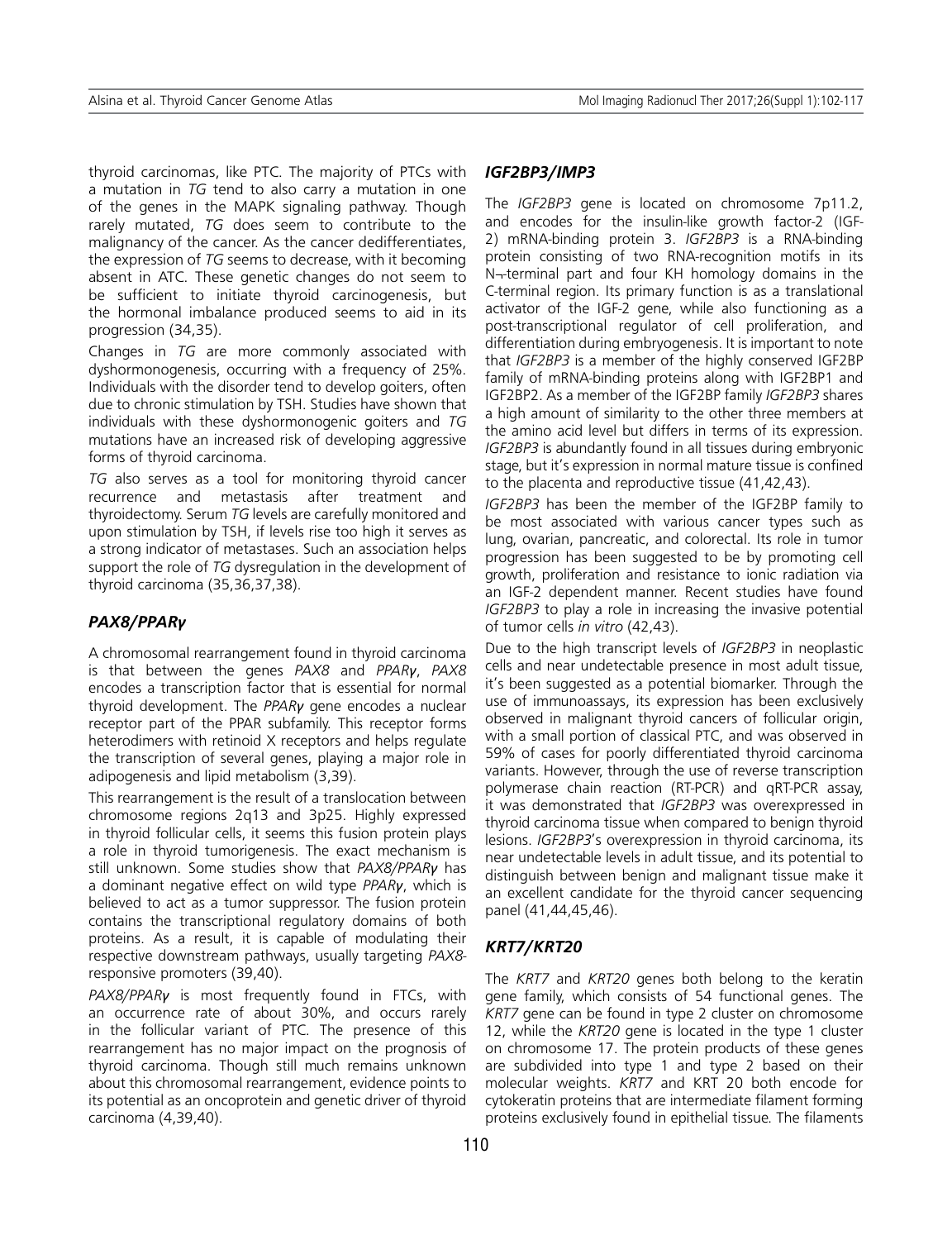are formed from the heterodimer pairing of type 1 and type 2 cytokeratin proteins in equimolar amounts. The intermediate filaments created by cytokeratin proteins aid in forming the structural framework of epithelial cells, regulate cell size, growth, division, as well as protection against mechanical stressors (46,47).

Adenocarcinomas compromise the largest group of human epithelial malignancies and can occur in different organs. *KRT7* and *KRT20* along with the other members of the keratin gene family have been utilized as diagnostic markers to determine the origin tissue, due to the characteristic cell-type, differentiation and functional status-dependent expression pattern of cytokeratin in epithelial cells. In most adenocarcinomas, the expression levels of *KRT7* and *KRT20* are variable and thus are often screened for together (47).

Current literature on *KRT7/KRT20* combined screening of thyroid neoplasms is scarce. Almost all thyroidal tumor's expression levels for *KRT7* and *KRT20* have been found to be positive and negative, respectively. In fact, one study looked into the immunohistochemical profile of 43 different types of primary and metastatic thyroid neoplasms. They found that excluding anaplastic carcinomas, 79% of thyroid tumors and 94% of metastatic thyroid carcinoma cases reacted positively with the antibody. While the study found a positive result for *KRT7*, none of the thyroid tumors or their metastases reacted at all to the *KRT20* antibody. A second retrospective study examined 153 thyroid carcinoma samples for *KRT7/KRT20* immunohistochemically, and they found that all papillary carcinomas, follicular carcinomas, and medullary carcinomas were *KRT7* positive and *KRT20* negative. Due to the fact that *KRT7* has been positively stained in almost all thyroid neoplasms while *KRT20* has consistently been undetectable, *KRT7* and *KRT20* are excellent candidates for the thyroid cancer sequencing panel (48,49,50).

# *TP53*

The gene *TP53* encodes tumor protein p53, located on chromosome 17p13.1. This protein is a nuclear transcription factor that functions as a tumor suppressor. P53 contains three functional domains: a transactivation domain, a DNA binding domain, and an oligomerization domain. In the nucleus, it binds directly to DNA in order to help prevent mutated or damaged DNA from dividing. The protein either activates other genes to fix any damages or triggers cell cycle arrest and apoptosis (Figure 5). As a result, this protein plays a crucial role in regulating cell division and preventing tumor formation (51).

Any impairment in the function of *TP53* can lead to destabilization of the genome and an accumulation of mutations. Most changes involve point mutations in exons 5-8, deletions, or inactivation through indirect mechanisms such as methylation. The now inactivated *TP53* protein becomes unable to bind to DNA and thus is unable to repair damages that arise in the DNA. The protein, as well as damages to the DNA, just accumulates in the nucleus. These type of changes are usually restricted to poorly differentiated thyroid cancers like ATC, reportedly occurring in 60% of cases (8,51).

*TP53* exhibits tremendous oncogenic potential, as it is mutated in about 50% of all human cancers. However, inactivating mutations of *TP53* are found in only about 10% of thyroid carcinomas overall. In well differentiated thyroid carcinomas, *TP53* mutations have a reported relevance ranging from 0 to 25%. Though it seems other mechanisms of *TP53* inactivation play a role in thyroid carcinogenesis, as p53 protein is more commonly overexpressed with a frequency of 11-59% (51,52).

# *CALCA*

*CALCA* (*CALCA-1*) gene is a member of the calcitonin gene family consisting of four known genes, *CALCA-1*, *CALCA-2*, *CALCA-3*, and *CALCA-4* all containing nucleotide sequence homologies. The *CALCA* gene located on chromosome 11 encodes for two separate peptide hormones. This gene consists of six exons in which exon 4 and 5 contain the sequences for the calcitonin and calcitonin gene related peptide  $(\alpha$ -CGRP), respectively. Post-transcriptional processing of the *CALCA* gene in thyroid C cells and neural tissue results in tissue specific production of calcitonin and α-CGRP mRNAs. CT is a 32 amino-acid peptide hormone with tissue specific functional roles in the central nervous, skeletal, renal and gastrointestinal systems. However, CT's major role is in calcium and phosphate metabolism. CT modulates calcium levels by binding with CT receptors to inhibit osteoclast motility. All of CT's activities occur through its binding to the calcitonin receptor, which couples its binding to the activation of cAMP and PKC signaling pathways (53,54,55).

Due to the uncharacteristically high concentrations of calcitonin, serum CT is classically used as a diagnostic biomarker for MTC. Studies have demonstrated that preoperative serum CT levels can be strong predictors for tumor size and remission. Preoperative CT serum levels above 1000 pg/mL correspond to 25.0 mm tumor sizes, while levels below 100 pg/mL were associated with 3.0 mm tumor size. Distant metastases are the main cause of death in patients diagnosed with MTC. Metastasis is initially presented in 50% of MTC cases. Postoperative serum CT levels are an important procedure in screening for biochemical remission. CT doubling times have been found to be associated with progressive or stable disease in 80% of patients. In a study they found doubling times shorter than 25 months to have a 94% predictive value of progressive disease along with a predictive value of 86% for patients with a doubling time longer than 24 months (53,56,57,58,59).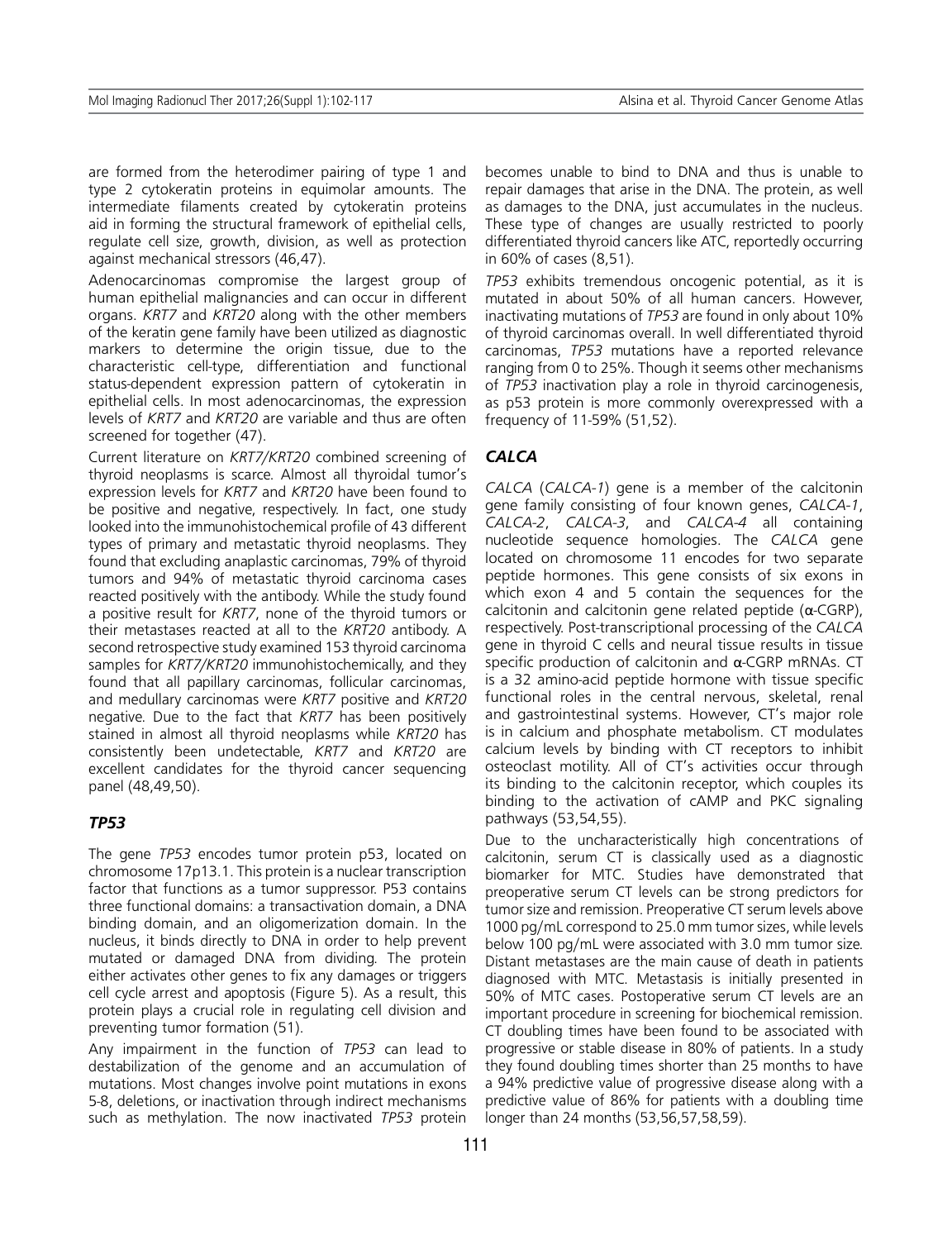*CALCA* detection studies and procedures involve detection of this peptide from blood serum. There are limitations to these assays due to needing stimulation tests, and possible intraassay variation. Some research has found that detection of *CALCA* gene transcripts presented higher clinical sensitivity, specificity, and positive predictive values of 86.67, 97.06, and 92.86%, respectively. In addition to these promising results their readings mirrored measurements obtainable through a pentagastrin stimulation test. Due to its tissue specific production and role in preoperative and postoperative diagnosing of MTC, *CALCA* is a viable candidate to include in the thyroid cancer mutation panel (53,60).

## *MET*

*MET*, also known as c-*MET*, encodes a proto-oncogene that is located on chromosome 7q31. A member of the RTK family, the *MET* receptor elicits its effects by binding to its ligand, hepatocyte growth factor (HGF). Once bound to HGF, the *MET* receptor dimerizes and thus becomes activated and helps promote cell proliferation, survival, and motility. These effects are largely the result of activation of MAPK and PI3K pathways through *MET* signaling. This process is tightly regulated and any disruption can result in tumorigenesis (61).

In thyroid carcinoma, what is most commonly seen is a deregulation of *MET*, most commonly in PTC. This deregulation often involves overactivation or overexpression of *MET*, which has been shown to promote tumor growth. This activation can be the result of activating point mutations often located in the tyrosine kinase domain, or paracrine signaling due to increased sensitivity to HGF. The altered *MET* gene acts as a mitogenic factor and helps promote cell motility and invasion (61,62).

Expression levels of *MET* tend to be low and tightly regulated in normal thyroids. However, it is amplified in 75% of PTCs, as well as in many FTCs. This overexpression seems to be secondary to other driver mutations like *RAS* and *B-RAF*. Despite its secondary role, evidence points to increased *MET* signaling having a significant role in the pathogenesis of thyroid carcinoma (62,63,64).



#### **Figure 5.** P53 pathway

*\*Signals of cellular stress, such as DNA damage, triggers activation of p53. Once activated, this nuclear transcription factor travels to the nucleus and binds to DNA, increasing expression of target genes involved in DNA repair and triggering apoptosis. p53 activity also induces expression of MDM2 as well. MDM2 serves to regulate p53 activity, inhibiting transcription of p53 and promoting its degradation. Overall, this pathway functions as an auto-regulatory feedback loop*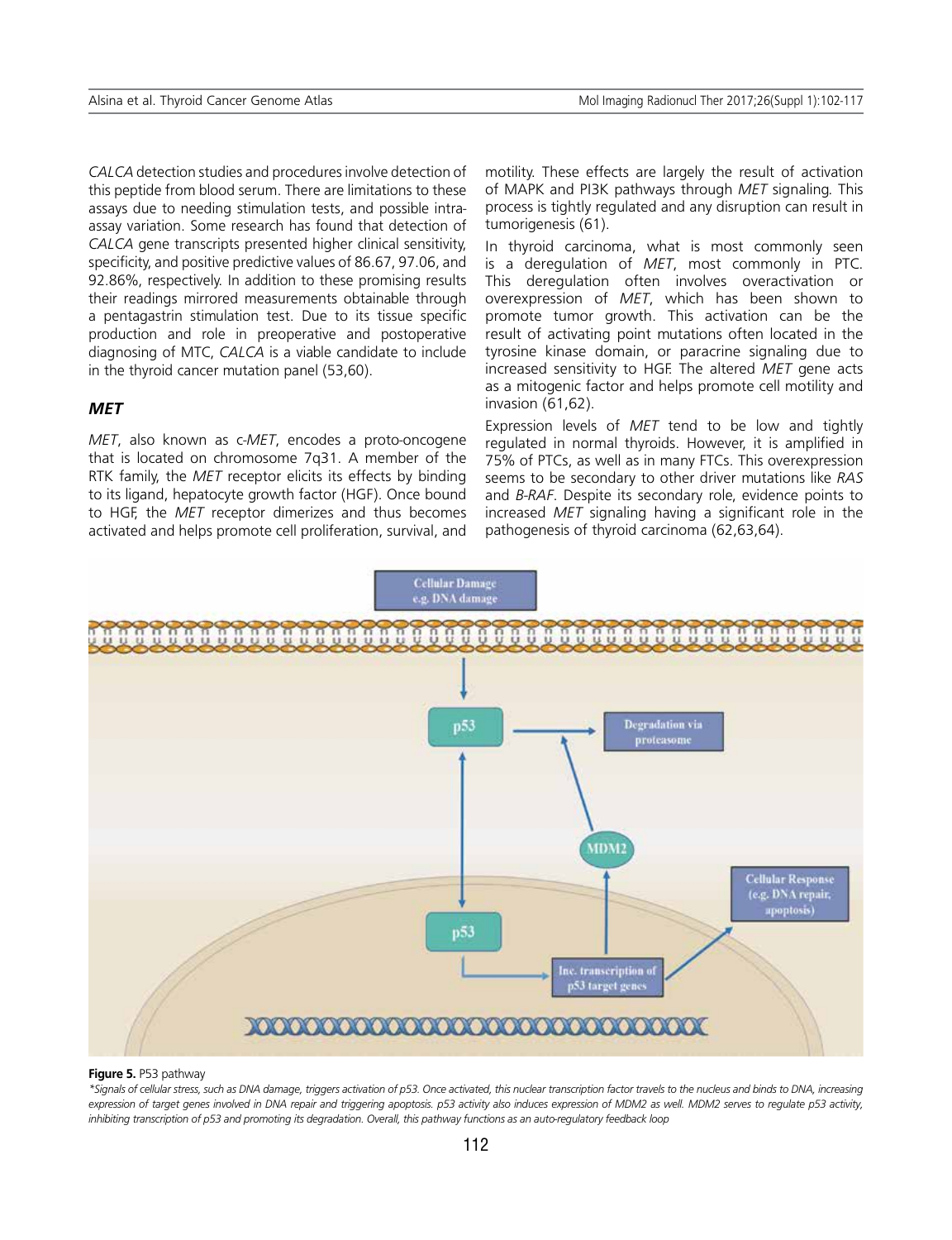## *EIF1AX*

This X-linked gene, located on Xp22.12, encodes the eukaryotic translation initiation factor 1A. This particular protein is required for the formation of the preinitiation complex (PIC). It does so by stabilizing the binding of the initiator tRNA (*Met*-tRNA) with the 40S ribosomal subunit and the translation initiation factor eIF2. This is an integral step in the translation of mRNA into proteins, as it is required for the binding of the PIC to the 5' end of capped mRNA and finding the proper start codon (65,66).

Mutations in *EIF1AX* have been found in both PTC and ATC. The most common sites of mutation are the N-terminal domain and a C-terminal splice acceptor site between exons 5 and 6. The C-terminal mutations seem to be specific to thyroid carcinoma. In PTC, it is rare and occurs in a mutually exclusive manner, found in only 1-2% of tumors. But, it is more frequent in ATC, found in 10% of tumors. It seems that these mutations result in an overactive *EIF1AX*, as it has been shown to increase cell proliferation (65,66,67,68).

*EIF1AX* mutations tend to coexist with *RAS* mutations and other driver mutations of thyroid carcinoma like *TP53*. This co-occurrence tends to be found predominantly in poorly differentiated thyroid carcinomas like ATC. This strong association suggests that *EIF1AX* is not sufficient enough to transform thyroid carcinoma into a malignant form. Mutations in *EIF1AX* have also been associated with poor prognosis in PDCs. The mechanisms of *EIF1AX* mutation in thyroid carcinoma are still unclear, especially in terms of its association with *RAS* mutations (65,66,67,68).

#### *TTF1*

Also known as NK2 homeobox 1, this gene encodes thyroid transcription factor 1. The *TTF1* protein is expressed in the epithelial cells of the thyroid with a heterogeneous distribution. As a homeoprotein, it plays an important role in thyroid development, cell growth, and differentiation. Essential for thyroid organogenesis, *TTF1* helps modulate thyroid function through its regulation of gene expression in the thyroid, activating the transcription of thyroid-specific genes like thyroglobulin (*TG*) and thyroperoxidase (TPO) (69,70).

The mechanisms by which *TTF1* contributes to thyroid carcinoma still remains unclear. Though the gene is expressed in thyroid carcinoma, its level of expression becomes reduced as cell dedifferentiation progresses. This change in expression could be the result of epigenetic silencing, likely achieved through hypermethylation and histone H3 modification. As a result, ATC exhibits the lowest levels of *TTF1*. In thyroid carcinoma as a whole it seems likely that *TTF1*'s molecular functions, DNA binding, and transcription activation are probably disrupted. That could explain why most undifferentiated thyroid carcinomas have little to no *TG* or TPO proteins, both targets of *TTF1* transcription factor activity (41,42,43).

Germline mutations in *TTF1* have also been shown to play a role in thyroid carcinoma, specifically in PTC. These mutations seem to promote cell proliferation as well as activate signaling pathways like PI3K/AKT. The germline mutations observed in *TTF1* have also been associated with multinodular goiter. This provides further evidence of a progression from a benign multinodular goiter to malignant thyroid carcinoma, such as PTC. Given the important role *TTF1* plays in maintaining thyroid architecture and function, it is not surprising that any abnormalities in the gene and its product contribute to the development of thyroid carcinoma (70,71,72).

## *PTH*

The *PTH* gene encodes a member of the parathyroid family of proteins and is located on chromosome 11p15.3. This particular protein binds to the parathyroid hormone receptor and helps regulate blood calcium and phosphate levels in the body. Abnormal levels of *PTH* tend to be associated with parathyroid diseases, like hyperparathyroidism. However, there is evidence to suggest a possible link between *PTH* and the development of thyroid carcinoma (73).

Primary hyperparathyroidism (PHPT) is a disease that has been associated with thyroid carcinoma. PHPT results from an excessive secretion of *PTH*, which causes an elevation of calcium in the blood. The most common form of thyroid carcinoma associated with PHPT is a hereditary form of MTC known as multiple endocrine neoplasia type 2A (MEN2A). Carriers of the MEN2A gene with a mutation at codon 634 concomitantly suffer from PHTP with a frequency of 10-25%. Such an association provides evidence to support the role of *PTH* dysregulation in thyroid carcinoma (73,74).

Associations between non-medullary thyroid carcinoma and PHPT have also been reported. With rates ranging from 2-10%, thyroid malignancy seems to coexist with PHPT, albeit not frequently. A strong relationship has also been found between ionizing radiation and the simultaneous development of PHPT and thyroid carcinoma. *PTH* may also contribute to the development of thyroid carcinoma through chromosomal rearrangement with PAD1. This rearrangement results in an overexpression of cyclin D1 and thus an increase in cell proliferation. Though some changes to *PTH* may be the result of metastatic invasion of the parathyroid by thyroid carcinoma, the evidence available shows that the role of *PTH* in thyroid malignancy overall warrants further investigation (75,76,77).

# *SCL5A5*

The *SCL5A5* gene encodes the NIS. NIS is a glycosylated protein with 13 trans-membrane domains and functions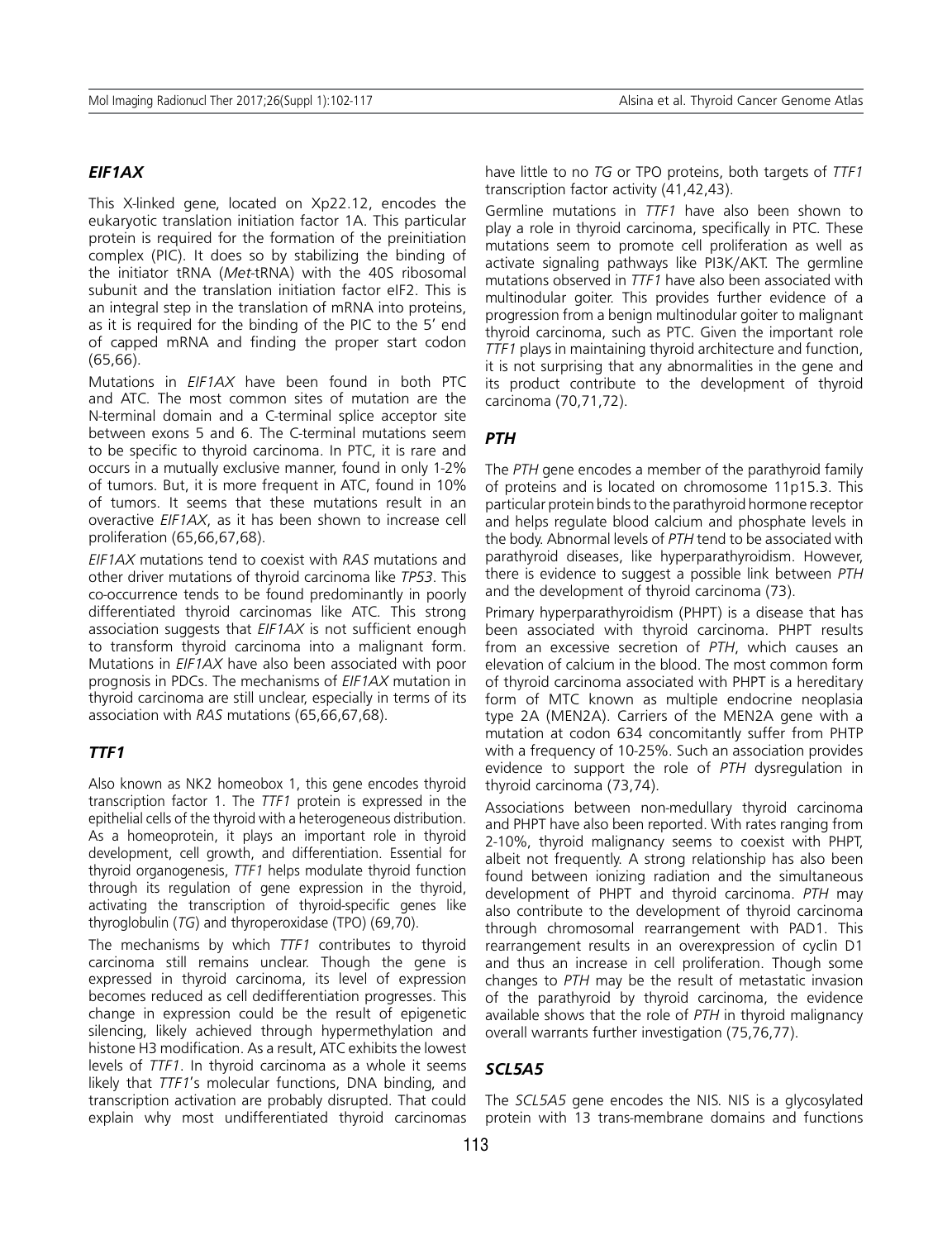to actively transport one I and two Na<sup>+</sup> ions from the sodium ion gradient established by the Na+/K+ ATPase. NIS expression at both the transcriptional level and posttranscriptional level is modulated by the effects of TSH. TSH causes elevated levels of endogenous cAMP in the thyroid cells. These cAMP levels play a role in stimulating several cis-regulatory elements found in the promoter and upstream enhancer sequences on the *SCL5A5* gene on chromosome 19 (78,79).

The *SCL5A5* gene contains an upstream enhancer sequence (NUE) reported to have both a Pax-8, and cAMP-response element (CRE) binding sites. Pax-8 and cAMP-response element modulator (CREM) transcription factors bind to these cis-elements on the upstream enhancer via cAMPsignaling pathways. These elements are stimulated through cAMP activation of protein kinase-A (PKA) dependent pathways in thyroid cells. PKA dependent activation phosphorylates basic-leucine zipper (B-ZIP) proteins, CREM, activating transcription factor-1 (ATF-1), and cAMPresponse element binding protein (CREB). Studies have found that the binding of these transcription factors are necessary for the NUE's cAMP induced activity on thyroidal responsive genes such as TPO, *TG*, *TSHR*, and NIS (Figure 6). While CREB binding is important for SLC5A5 transcriptional regulation, full SLC5A regulation is not established without PAX-8 binding. TSH binding increases the expression and translocation of the anti-oxidative stress factor Ref-1. Ref-1 is a nuclear enzyme that reduces Pax-8 and mediates its binding to the NUE sequence. Impaired translocation of this nuclear enzyme has been reported in anaplastic, papillary cell lines as well as in thyroid cancer tissue. TSH also plays a role in the posttranscriptional regulatory role in the transport of NIS to the basolateral membrane (78,79).

While no somatic mutations to NIS have yet been identified, alterations in other genes have been found to be associated with NIS impairment in differentiated thyroid cancers.



#### **Figure 6.** Sodium iodide symporter gene signaling

*\*The sodium Iodide symporter is a transmembrane protein that plays a crucial role in the uptake of iodine by thyroid cells. The SCL5A5 gene is regulated by the activity of TSH on the sodium iodide symporter upstream enhancer sequence (NUE). In this pathway TSH binding to TSHR stimulates an increase in cyclic AMP (cAMP) levels in the cell. Elevated levels of cAMP lead to the activation of protein kinase-A (PKA) dependent p38/MAPK and PKA-cAMP-response element binding protein (CREB) pathways. The p38/* MAPK pathway leads to the recruitment of basic-leucine zipper transcription factors ATF1, and cAMP-response modulator to the nucleus. In the nucleus these transcription factors bind to the cAMP-response element binding sites in the NUE and activating the SCL5A5 gene. PKA can also directly phosphorylate the cAMP-CREB to directly regulate *cAMP responsive genes such as TSHR, and SCL5A5. Full activation of the SCL5A5 gene is not reached until the PAX-8 transcription factor bindings to the NUE promoter site. TSH signaling upregulates the transcription and nuclear translocation of the oxidative stress factor Ref-1. Ref-1 activates and recruits PAX-8 to bind to the NUE promoter site, leading to full SCL5A5 gene activity. Inhibition of SCL5A5 activity can also occur due to the elevated levels of cAMP. These elevated levels can trigger activation of the PI3K signaling pathway leading to the downregulation of the SLC5A5 gene*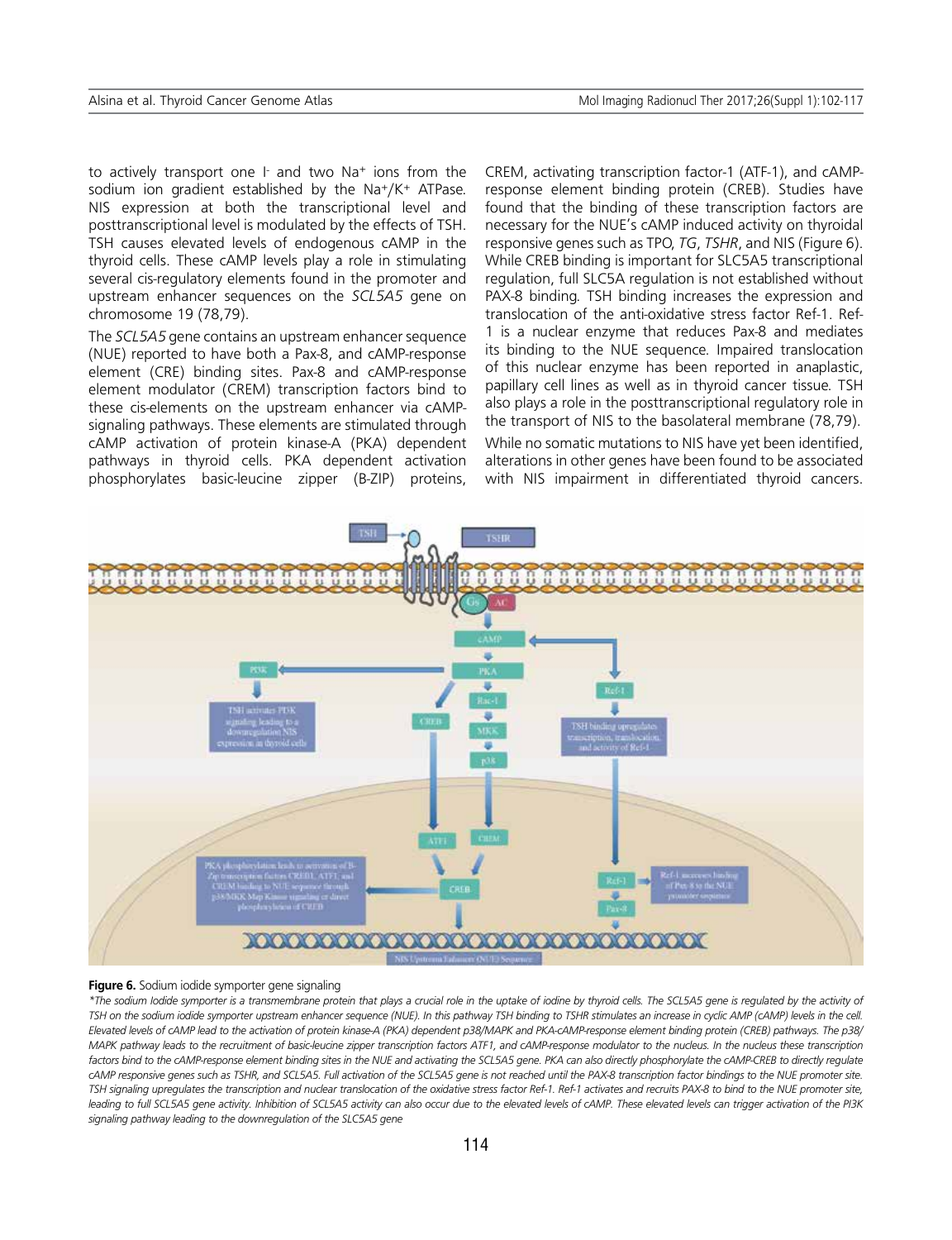*B-RAFV6000E* mutations reduce NIS mRNA expression by inducing the secretion of transforming growth factor-β (TGF-β). TGF-β acts via the SMAD signaling pathway in an MEK/ERK independent pathway. *RET*/PTC rearrangement impairs the activity of PAX-8 and PKA. Reducing the activity of these two proteins has been demonstrated to reduce recruitment of B-ZIP proteins and reduced binding to the PAX-8 and CRE elements in NUE (79,80,81).

NIS expression has been reported to be reduced in differentiated thyroid carcinomas. One study found reduced NIS mRNA expression in PTC tissue samples when compared to adjacent normal thyroid tissue. NIS expression was also found to be generally reduced in benign thyroid nodules compared with adjacent normal tissue, but to a lesser extent than in PTC tissue samples. It has also been reported that NIS gene expression is impaired in hypo-functioning thyroid tumors when compared to normal thyroid tissue. Quantification of *SCL5A5* mRNA levels should be added to the classical prognostic factors currently used to predict the outcomes of patients with differentiated thyroid cancer. *SCL5A5* is an excellent candidate for the thyroid cancer mutation panel (82,83,84).

## **Conclusion**

Thyroid carcinoma is the result of an accumulation of genetic changes that impact its initiation and progression. These genetic alterations, thus, serve as both diagnostic and prognostic markers of thyroid carcinoma. ThyroSeq NGS allows for the use of small amounts of DNA to test for a very broad range of mutations and other genetic alterations, helping identify molecular profiles for the different types of thyroid carcinoma. The genotyping of thyroid samples provides invaluable insight in determining the proper course of treatment when faced with a cytologically indeterminate thyroid nodule.

The genetics of thyroid cancer provides us with a greater understanding of the pathophysiology of the disease than is possible from its cellular morphology. The presence of mutations in the molecular pathology profile can not only help more accurately determine malignancy in the thyroid nodules but help better predict the biology of thyroid carcinoma which will have paramount importance to tailor treatment strategies. The presence of certain genetic alterations may prove indicators of aggressiveness of the cancer and predictors for metastasis. As more studies are conducted, and the genomic profile of thyroid carcinoma is further elucidated, the utility of genomic profiling in the diagnosis and prognostication of thyroid cancer will be solidified.

## *Authorship Contributions*

*Surgical and Medical Practices: Seza Gulec, Concept: Seza Gulec, Jorge Alsina, Design: Seza Gulec, Jorge Alsina, Raul Alsina, Data Collection or Processing: Jorge Alsina, Raul*  *Alsina, Seza Gulec, Analysis or Interpretation: Jorge Alsina, Raul Alsina, Seza Gulec, Literature Search: Jorge Alsina, Raul Alsina, Seza Gulec, Writing: Jorge Alsina, Raul Alsina, Seza Gulec.*

*Conflict of Interest: No conflict of interest was declared by the authors.*

*Financial Disclosure: The authors declared that this study has received no financial support.*

#### **References**

- 1. Vigneri R, Malandrino P, Vigneri P. The changing epidemiology of thyroid cancer: why is incidence increasing? Curr Opin Oncol 2015;27:1-7.
- 2. Nikiforov YE, Nikiforova MN. Molecular genetics and diagnosis of thyroid cancer. Nat Rev Endocrinol 2011;7:569-580.
- 3. Nikiforova MN, Wald AI, Roy S, Durso MB, Nikiforov YE. Targeted nextgeneration sequencing panel (ThyroSeq) for detection of mutations in thyroid cancer. J Clin Endocrinol Metab 2013;98:E1852-1860.
- 4. Nikiforov YE. Thyroid carcinoma: molecular pathways and therapeutic targets. Mod Pathol 2008;21(Suppl 2):S37-43.
- 5. LiVolsi VA. Papillary thyroid carcinoma: an update. Mod Pathol 2011;24(Suppl 2):S1-9.
- 6. Wan PT, Garnett MJ, Roe SM, Lee S, Niculescu-Duvaz D, Good VM, Jones CM, Marshall CJ, Springer CJ, Barford D, Marais R, Cancer Genome P. Mechanism of activation of the RAF-ERK signaling pathway by oncogenic mutations of B-RAF. Cell 2004;116:855-867.
- 7. Howell GM, Hodak SP, Yip L. RAS mutations in thyroid cancer. Oncologist 2013;18:926-932.
- 8. Patel KN, Singh B. Genetic considerations in thyroid cancer. Cancer Control 2006;13:111-118.
- 9. Isaeva AV, Zima AP, Saprina TV, Kasoyan KT, Popov OS, Brynova OV, Berezkina IS, Vasil'eva OA, Ryazantseva NV, Shabalova IP, Litvinova LS, Pak YD, Novitskii VV. Comparative Evaluation of beta-Catenin and E-Cadherin Expression in Liquid Aspiration Biopsy Specimens of Thyroid Nodules. Bull Exp Biol Med 2016;161:288-291.
- 10. Garcia-Rostan G, Camp RL, Herrero A, Carcangiu ML, Rimm DL, Tallini G. Beta-catenin dysregulation in thyroid neoplasms: downregulation, aberrant nuclear expression, and CTNNB1 exon 3 mutations are markers for aggressive tumor phenotypes and poor prognosis. Am J Pathol 2001;158:987-996.
- 11. Sastre-Perona A, Riesco-Eizaguirre G, Zaballos MA, Santisteban P. sscatenin signaling is required for RAS-driven thyroid cancer through PI3K activation. Oncotarget 2016 doi: 10.18632/oncotarget.10356.
- 12. Pierotti MA, Greco A. Oncogenic rearrangements of the NTRK1/ NGF receptor. Cancer Lett 2006;232:90-98.
- 13. Vaishnavi A, Le AT, Doebele RC. TRKing down an old oncogene in a new era of targeted therapy. Cancer Discov 2015;5:25-34.
- 14. Greco A, Miranda C, Pierotti MA. Rearrangements of NTRK1 gene in papillary thyroid carcinoma. Mol Cell Endocrinol 2010;321:44- 49.
- 15. Lannon CL, Sorensen PH. ETV6-NTRK3: a chimeric protein tyrosine kinase with transformation activity in multiple cell lineages. Semin Cancer Biol 2005;15:215-223.
- 16. Leeman-Neill RJ, Kelly LM, Liu P, Brenner AV, Little MP, Bogdanova TI, Evdokimova VN, Hatch M, Zurnadzy LY, Nikiforova MN, Yue NJ, Zhang M, Mabuchi K, Tronko MD, Nikiforov YE. ETV6-NTRK3 is a common chromosomal rearrangement in radiation-associated thyroid cancer. Cancer 2014;120:799-807.
- 17. Giordano TJ, Kuick R, Thomas DG, Misek DE, Vinco M, Sanders D, Zhu Z, Ciampi R, Roh M, Shedden K, Gauger P, Doherty G, Thompson NW, Hanash S, Koenig RJ, Nikiforov YE. Molecular classification of papillary thyroid carcinoma: distinct BRAF, RAS, and RET/PTC mutation-specific gene expression profiles discovered by DNA microarray analysis. Oncogene 2005;24:6646-6656.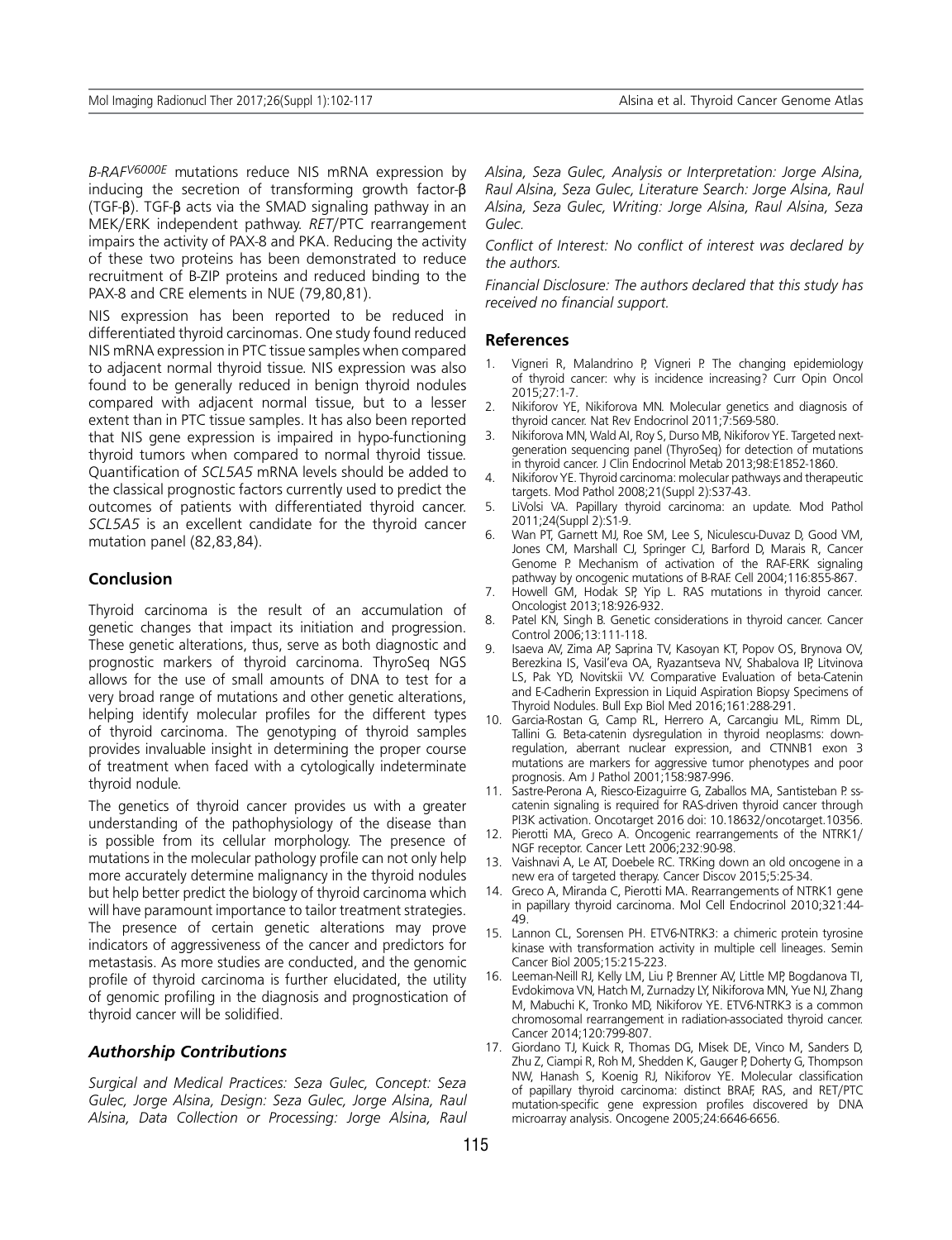- 18. Marotta V, Guerra A, Sapio MR, Vitale M. RET/PTC rearrangement in benign and malignant thyroid diseases: a clinical standpoint. Eur J Endocrinol 2011;165:499-507.
- 19. Vasko V, Saji M, Hardy E, Kruhlak M, Larin A, Savchenko V, Miyakawa M, Isozaki O, Murakami H, Tsushima T, Burman KD, De Micco C, Ringel MD. Akt activation and localisation correlate with tumour invasion and oncogene expression in thyroid cancer. J Med Genet 2004;41:161-170.
- 20. Xing M. Molecular pathogenesis and mechanisms of thyroid cancer. Nat Rev Cancer 2013;13:184-199.
- 21. Ringel MD, Hayre N, Saito J, Saunier B, Schuppert F, Burch H, Bernet V, Burman KD, Kohn LD, Saji M. Overexpression and overactivation of Akt in thyroid carcinoma. Cancer Res 2001;61:6105-6111.
- 22. Martinez P, Blasco MA. Telomeric and extra-telomeric roles for telomerase and the telomere-binding proteins. Nat Rev Cancer 2011;11:161-176.
- 23. Heidenreich B, Rachakonda PS, Hemminki K, Kumar R. TERT promoter mutations in cancer development. Curr Opin Genet Dev 2014;24:30-37.
- 24. Liu X, Bishop J, Shan Y, Pai S, Liu D, Murugan AK, Sun H, El-Naggar AK, Xing M. Highly prevalent TERT promoter mutations in aggressive thyroid cancers. Endocr Relat Cancer 2013;20:603-610.
- 25. Landa I, Ganly I, Chan TA, Mitsutake N, Matsuse M, Ibrahimpasic T, Ghossein RA, Fagin JA. Frequent somatic TERT promoter mutations in thyroid cancer: higher prevalence in advanced forms of the disease. J Clin Endocrinol Metab 2013;98:E1562-1566.
- 26. Hsiao SJ, Nikiforov YE. Molecular approaches to thyroid cancer diagnosis. Endocr Relat Cancer 2014;21:T301-313.
- 27. Garcia-Rostan G, Costa AM, Pereira-Castro I, Salvatore G, Hernandez R, Hermsem MJ, Herrero A, Fusco A, Cameselle-Teijeiro J, Santoro M. Mutation of the PIK3CA gene in anaplastic thyroid cancer. Cancer Res 2005;65:10199-10207.
- 28. Guerra A, Di Crescenzo V, Garzi A, Cinelli M, Carlomagno C, Tonacchera M, Zeppa P, Vitale M. Genetic mutations in the treatment of anaplastic thyroid cancer: a systematic review. BMC Surg 2013;13 (Suppl 2):S44.
- 29. Nozhat Z, Hedayati M. PI3K/AKT Pathway and Its Mediators in Thyroid Carcinomas. Mol Diagn Ther 2016;20:13-26.
- 30. Smith JR, Marqusee E, Webb S, Nose V, Fishman SJ, Shamberger RC, Frates MC, Huang SA. Thyroid nodules and cancer in children with PTEN hamartoma tumor syndrome. J Clin Endocrinol Metab 2011;96:34-37.
- 31. Xu B, Ghossein R. Genomic Landscape of poorly Differentiated and Anaplastic Thyroid Carcinoma. Endocr Pathol 2016;27:205-212.
- 32. Kartal K, Onder S, Kosemehmetoglu K, Kilickap S, Tezel YG, Kaynaroglu V. Methylation status of TSHr in well-differentiated thyroid cancer by using cytologic material. BMC Cancer 2015;15:824.
- 33. Khan MS, Pandith AA, Masoodi SR, Wani KA, Ul Hussain M, Mudassar S. Epigenetic silencing of TSHR gene in thyroid cancer patients in relation to their BRAF V600E mutation status. Endocrine 2014;47:449-455.
- 34. Whitley RJ, Ain KB. Thyroglobulin: a specific serum marker for the management of thyroid carcinoma. Clin Lab Med 2004;24:29-47.
- 35. Alzahrani AS, Baitei EY, Zou M, Shi Y. Clinical case seminar: metastatic follicular thyroid carcinoma arising from congenital goiter as a result of a novel splice donor site mutation in the thyroglobulin gene. J Clin Endocrinol Metab 2006;91:740-746.
- 36. Francis Z, Schlumberger M. Serum thyroglobulin determination in thyroid cancer patients. Best Pract Res Clin Endocrinol Metab 2008;22:1039-1046.
- 37. Rubio IG, Medeiros-Neto G. Mutations of the thyroglobulin gene and its relevance to thyroid disorders. Curr Opin Endocrinol Diabetes Obes 2009;16:373-378.
- 38. Mazzaferri EL, Robbins RJ, Spencer CA, Braverman LE, Pacini F, Wartofsky L, Haugen BR, Sherman SI, Cooper DS, Braunstein GD, Lee S, Davies TF, Arafah BM, Ladenson PW, Pinchera A. A consensus report of the role of serum thyroglobulin as a monitoring method for low-risk patients with papillary thyroid carcinoma. J Clin Endocrinol Metab 2003;88:1433-1441.
- 39. Raman P, Koenig RJ. Pax-8-PPAR-gamma fusion protein in thyroid carcinoma. Nat Rev Endocrinol 2014;10:616-623.
- 40. Placzkowski KA, Reddi HV, Grebe SK, Eberhardt NL, McIver B. The Role of the PAX8/PPARgamma Fusion Oncogene in Thyroid Cancer. PPAR Res 2008;2008:672829.
- 41. Slosar M, Vohra P, Prasad M, Fischer A, Quinlan R, Khan A. Insulinlike growth factor mRNA binding protein 3 (IMP3) is differentially expressed in benign and malignant follicular patterned thyroid tumors. Endocr Pathol 2009;20:149-157.
- 42. Lederer M, Bley N, Schleifer C, Huttelmaier S. The role of the oncofetal IGF2 mRNA-binding protein 3 (IGF2BP3) in cancer. Semin Cancer Biol 2014;29:3-12.
- 43. Bell JL, Wachter K, Muhleck B, Pazaitis N, Kohn M, Lederer M, Huttelmaier S. Insulin-like growth factor 2 mRNA-binding proteins (IGF2BPs): post-transcriptional drivers of cancer progression? Cell Mol Life Sci 2013;70:2657-2675.
- 44. Findeis-Hosey JJ, Xu H. The use of insulin like-growth factor II messenger RNA binding protein-3 in diagnostic pathology. Hum Pathol 2011;42:303-314.
- 45. Jin L, Seys AR, Zhang S, Erickson-Johnson MR, Roth CW, Evers BR, Oliveira AM, Lloyd RV. Diagnostic utility of IMP3 expression in thyroid neoplasms: a quantitative RT-PCR study. Diagn Mol Pathol 2010;19:63-69.
- 46. Asioli S, Erickson LA, Righi A, Jin L, Volante M, Jenkins S, Papotti M, Bussolati G, Lloyd RV. Poorly differentiated carcinoma of the thyroid: validation of the Turin proposal and analysis of IMP3 expression. Mod Pathol 2010;23:1269-1278.
- 47. Karantza V. Keratins in health and cancer: more than mere epithelial cell markers. Oncogene 2011;30:127-138.
- 48. Lam KY, Lui MC, Lo CY. Cytokeratin expression profiles in thyroid carcinomas. Eur J Surg Oncol 2001;27:631-635.
- 49. Bejarano PA, Nikiforov YE, Swenson ES, Biddinger PW. Thyroid transcription factor-1, thyroglobulin, cytokeratin 7, and cytokeratin 20 in thyroid neoplasms. Appl Immunohistochem Mol Morphol 2000;8:189-194.
- 50. Weber T, Lacroix J, Weitz J, Amnan K, Magener A, Holting T, Klar E, Herfarth C, von Knebel Doeberitz M. Expression of cytokeratin 20 in thyroid carcinomas and peripheral blood detected by reverse transcription polymerase chain reaction. Br J Cancer 2000;82:157- 160.
- 51. Malaguarnera R, Vella V, Vigneri R, Frasca F. p53 family proteins in thyroid cancer. Endocr Relat Cancer 2007;14:43-60.
- 52. Morita N, Ikeda Y, Takami H. Clinical significance of p53 protein expression in papillary thyroid carcinoma. World J Surg 2008;32:2617- 2622.
- 53. Schifter S. Expression of the calcitonin gene family in medullary thyroid carcinoma. Peptides 1997;18:307-317.
- 54. Masi L, Brandi ML. Calcitonin and calcitonin receptors. Clin Cases Miner Bone Metab 2007;4:117-122.
- 55. Pacini F, Castagna MG, Cipri C, Schlumberger M. Medullary thyroid carcinoma. Clin Oncol (R Coll Radiol) 2010;22:475-485.
- 56. Ball DW. Medullary thyroid cancer: therapeutic targets and molecular markers. Curr Opin Oncol 2007;19:18-23.
- 57. Laure Giraudet A, Al Ghulzan A, Auperin A, Leboulleux S, Chehboun A, Troalen F, Dromain C, Lumbroso J, Baudin E, Schlumberger M. Progression of medullary thyroid carcinoma: assessment with calcitonin and carcinoembryonic antigen doubling times. Eur J Endocrinol 2008;158:239-246.
- 58. Cohen R, Campos JM, Salaun C, Heshmati HM, Kraimps JL, Proye C, Sarfati E, Henry JF, Niccoli-Sire P, Modigliani E. Preoperative calcitonin levels are predictive of tumor size and postoperative calcitonin normalization in medullary thyroid carcinoma. Groupe d'Etudes des Tumeurs a Calcitonine (GETC). J Clin Endocrinol Metab 2000;85:919- 922.
- 59. Machens A, Schneyer U, Holzhausen HJ, Dralle H. Prospects of remission in medullary thyroid carcinoma according to basal calcitonin level. J Clin Endocrinol Metab 2005;90:2029- 2034.